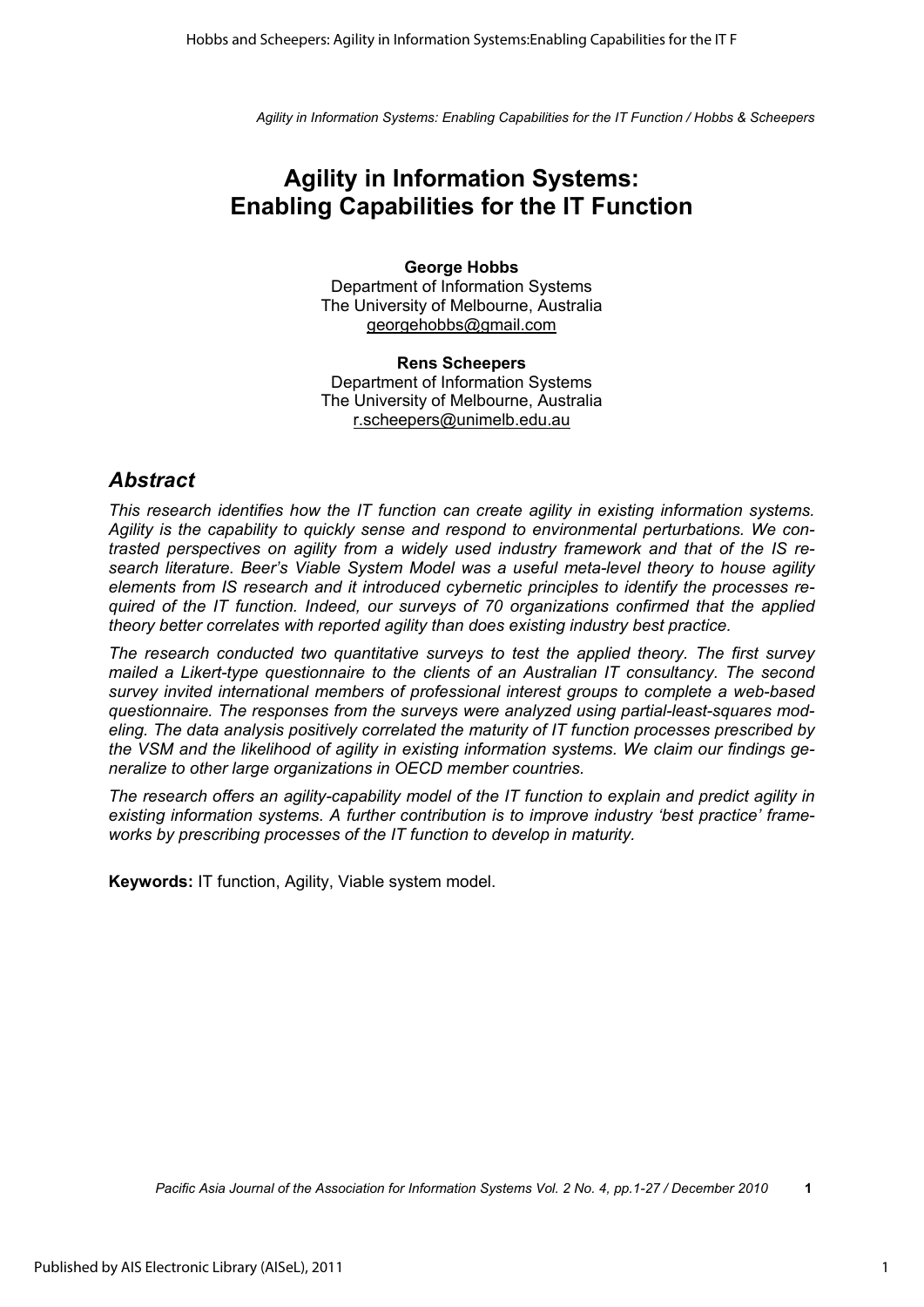# **Introduction**

This research extends the theory on agility in information systems. Agility has been described as the capability to effectively sense and respond to environmental change (Newman and Logan, 2006a). Much of the current IS literature focuses on questions relating to what agility is and if information systems enable agility in the enterprise. This research takes up the unaddressed question of how the IT function of large organizations can enable agility. In doing so, this research extends the theoretical perspective to practice by offering a tested model that is prescriptive for the IT function.

Agility in information systems is a topic of recent interest to IS academics and practitioners (Sambamurthy et al., 2007, Seo and La Paz, 2008, Weill et al., 2002). Our literature review of IS journals evidenced an emerging research interest in agility since 1998. Luftman and McLean's (2004) survey of the Society of Information Management had agility ranked fifth amongst 22 concerns.

This research found that information systems agility is also a topic of interest amongst the highest levels of corporate management. We conducted a survey of business and IT managers in 70 companies that asked the highest level in their organizations that had discussed agility in information systems. This 2008 survey found that the Chief Executive Office had discussed agility in 31.65% of cases, followed by corporate-level IT executives (25.32%) and corporate-level business executives (15.19%). A minority of respondents reported agility being discussed at a highest level beneath that of corporate-level offices: mostly amongst IT executives and a business group (10.13%), and business unit leaders (8.86%). The survey confirmed the interest in information systems agility amongst corporate level executives of large organizations.

Both IS practice and research appear to be converging on a common concept of agility. The concept consists of recognition of a business environment that fluctuates quicker than conventional planning cycles, the need to sense environmental fluctuations, the need to

respond using existing information systems, and organizational readiness to effect the sensing and response (Luftman and McLean, 2004). Gartner Research defines agility "as an organization's ability to sense environmental change and respond efficiently and effectively to that change" (Newman and Logan, 2006b p. 3).

The research topic explores how the IT function enables agility in existing information systems. Weill et al. (2002) offer a concise definition of information systems as IT-conducted business initiatives. This research accepted this definition with the qualification that the information systems are the result of IT investments deliberated upon by the IT function and not merely utilizing a commonplace technology.

The IT function is the personnel and their work processes that have a responsibility for the delivery of information systems. Henderson and Venkatraman (1993) recognize an internal IT domain composed of architectures providing choices of the technical infrastructure configuration, work processes to operate the technical infrastructure and skills to manage the technical infrastructure. This internal domain is within the organization and, distinct from the actual technical infrastructure, characterizes the IT function. This research focused on the IT function of large enterprises, of 250 or more employees, in economically developed countries and enterprises in all sectors.

This research extends the IS theoretical literature to pose the question:

How can the IT function enable agility in existing information systems?

The above is not to be confused with the question: Does agility in information systems enable business agility? The later is the subject of existing discussion in the IS research literature and an answer in the affirmative was an assumption of this research.

To address the research question, we developed a theory for explaining and predicting (cf. Gregor, 2006). Cybernetics provided a metalevel model for the explanative theory. Testa-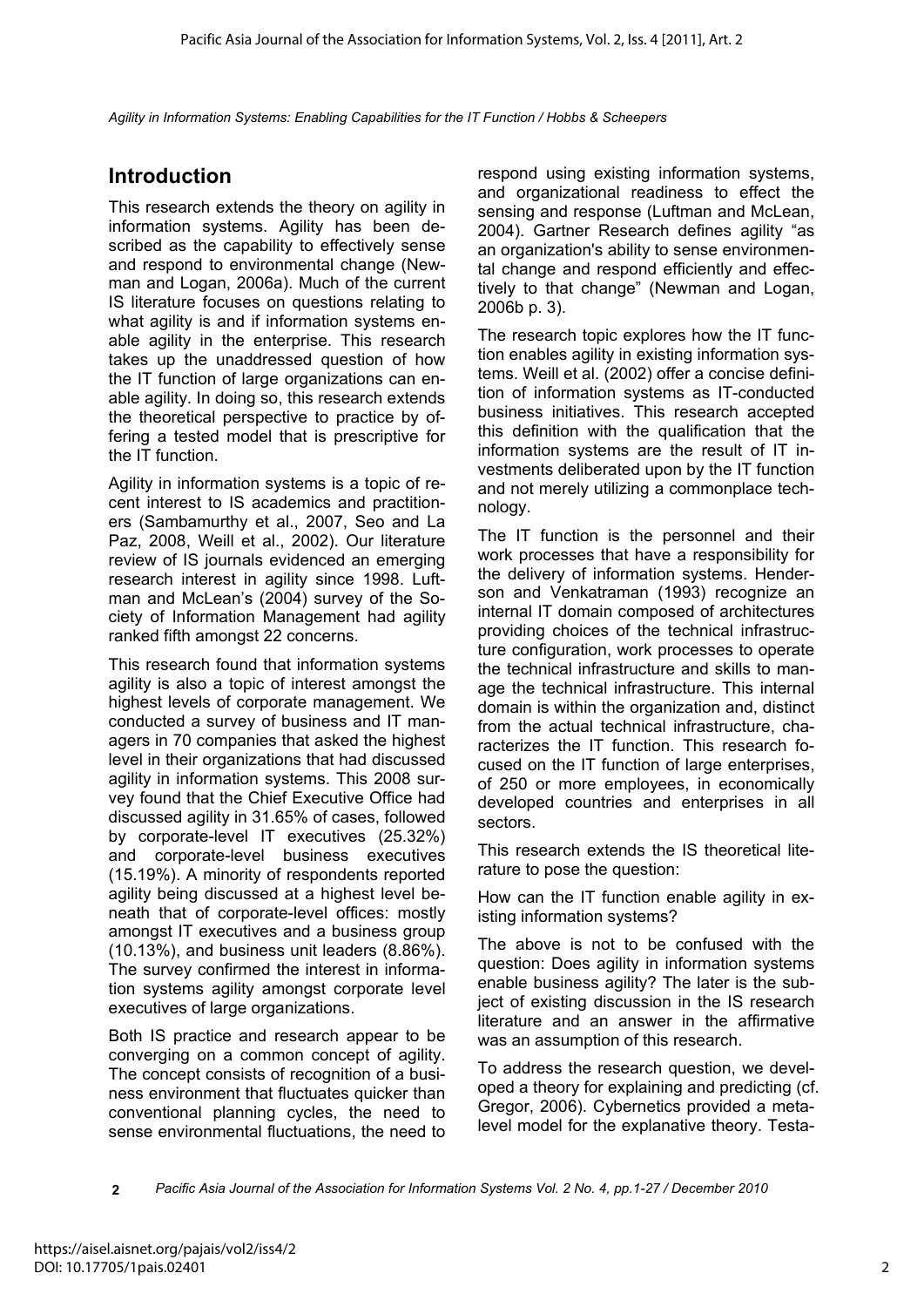ble hypotheses support a prediction that agility increases with the process maturity of the IT function.

To address the research question from the IS practice perspective, this research also developed a theory for design and action (cf. Gregor, 2006). This research sought to inform industry 'best practice' frameworks on structuring an IT function to enable agility in existing information systems.

### **Literature Review**

We reviewed the current theoretical and practice perspectives on agility in information systems. First, the IS literature on agility was reviewed to derive the current theoretical perspective. Second, we derived from the best practice frameworks the current practice perspective for the IT function to action agility. We identified the gaps between theoretical and practice perspectives on agility.

#### *Theoretical perspectives on IS agility*

IS researchers discuss a new era where a firm's performance depends on the IS capability to effect agility and less on identifying strategic IT investments (Desouza, 2006, Mathiassen and Pries-Heje, 2006, Overby et al., 2006, Peppard and Ward, 2004, Sambamurthy et al., 2003, Weill et al., 2002). Our review indicated an emerging IS research interest in agility over the past ten years, with a special edition of the European Journal of Information Systems (volume 15 issue 2) causing a publication spike in 2006.

Many authors have linked IT with enterprise agility. Agarwal and Sambamurthy (2002) discuss a number of organizational structures for the IT function observed in agile enterprises. Agarwal and Sambamurthy emphasize drawing IT managerial responsibilities into alignment with core business units, as appropriate for the role of IT in a particular firm, and an analysis that IT now plays a more prominent role in corporate agility. Weill et al. (2002) defines agility as a set of business initiatives an organization can readily implement. While making no claims of causality, their paper finds significant correlation between strategic agility and IT-infrastructure capability.

Sambamurthy et al. (2003) suggest firms assess their IT investments and capabilities in terms of their quality to generate digital options for IT-enabled business process and knowledge management initiatives. The implication is that digital options enables agility in information systems by responding to an opportunity in less time than making a full IT investment at the time of the opportunity's arrival. The cost of the anticipated opportunity failing to arrive is forgoing the initial IT investment in the digital option. A goal of a portfolio of digital options is that the value of opportunities captured from those options that 'strike' outweighs the other options that are 'out of the money'.

Peppard and Ward (2004) discuss a new era of information systems where an organization's performance significantly depends on an IS capability to effect agility and is less dependent on identifying strategic IT investments. This IS capability can be portrayed as having three inter-related competencies. First, are the 'exploitation' competencies of the IT function arising from the fusion of business knowledge and IS knowledge. The second competencies are the reusable IT infrastructure. The last competencies of an IS capability for agility is an effective use process. This is a process of the IT function monitoring and improving the value realized from the existing information systems.

Lyytinen and Rose (2006) propose early exploration and late exploitation capabilities as central for an agility model. First, sensing fluctuations in the business environment requires an early exploration capability and has process goals that allow high speed, risk and start-up costs. Second, the late exploitation capability to adapt existing information systems has process goals to reduce cost and risk and to increase quality.

Overby et al. (2006) recognize agile firms as continually sensing opportunities for competitive action in their environment and marshal their assets to seize opportunities. Overby et al. further supports the concept of digital options and classifies types of options for busi ness process and knowledge management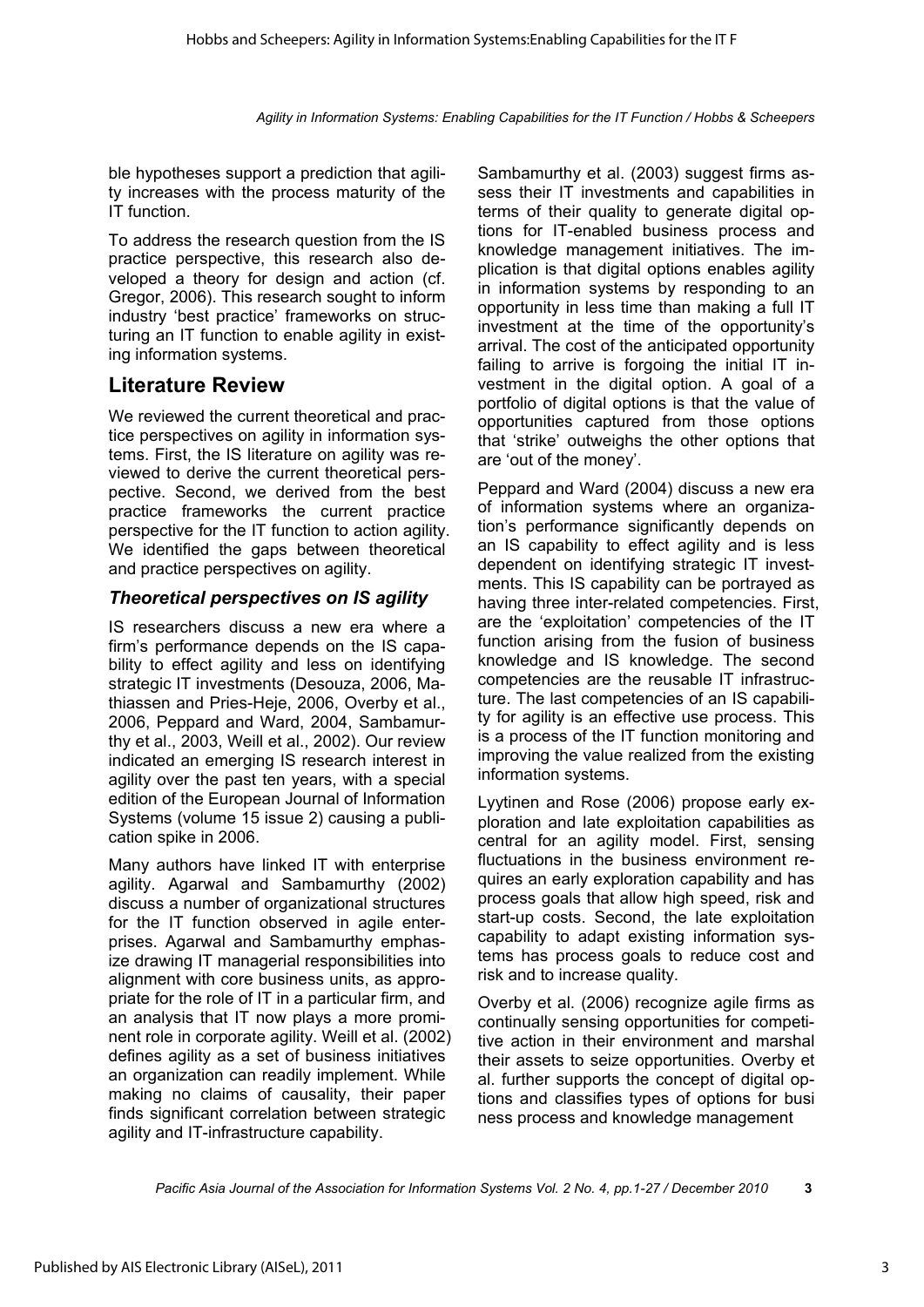

initiatives.

Goethals et al. (2006) give an overview of how organizations can create enterprise architectures. A justification for enterprise architectures is that the availability of architectural descriptions enhances agility. Goethals et al. justification for enterprise architectures is a retelling of the Law of Requisite Variety in the context of the IT function, namely a model can be less complex than the operating process, but must be of requisite variety to control the process (Conant and Ashby, 1970).

Fink and Neumann (2007) found empirical support for the proposition that existing information systems must be managed by the IT function for agility. They tested the hypotheses that IT personnel capabilities positively affect IT infrastructure capability and that IT infrastructure capability positively affect ITdependent organizational agility outcomes. A web-based survey collected data from IT managers across a range of industries. Fink and Neumann (2007) is an instance of presenting an IS theory for predicting agility without a theoretical explanation (2006). The paper leaves explanatory mechanisms of how IT personnel and IT infrastructure capabilities afford agility for future research.

Our review of IS theoretical literature on agility only found Sambamurthy et al. (2007) as an instance of a paper with a theory for explaining and predicting. The distinguishable attributes of the theory type is that it provides predictions and has both testable propositions and causal explanations (Gregor, 2006). However, Sambamurthy et al. (2007) has limited the internal validity due to its measurement model. The independent variables of IT and operational capabilities have only one or two measurement items, and the dependent variables of organizational benefits have one reflective measure item each.

Four elements of agility can be discerned from the IS literature, which become a basic model for agility (Figure 1). In Table 1 we map these elements to sources from the IS literature review on agility and to theory types defined Gregor (2006).

First, the IT function's fuses business and technical knowledge to sense directly the business environment to forecast opportunities and threats that might present in the future. The second element is sensing the current use of existing information systems, which indirectly senses the fluctuations in the environment and uncovers future trends. Mostly the analyzing and explaining theories (Gregor 2006) support both these elements.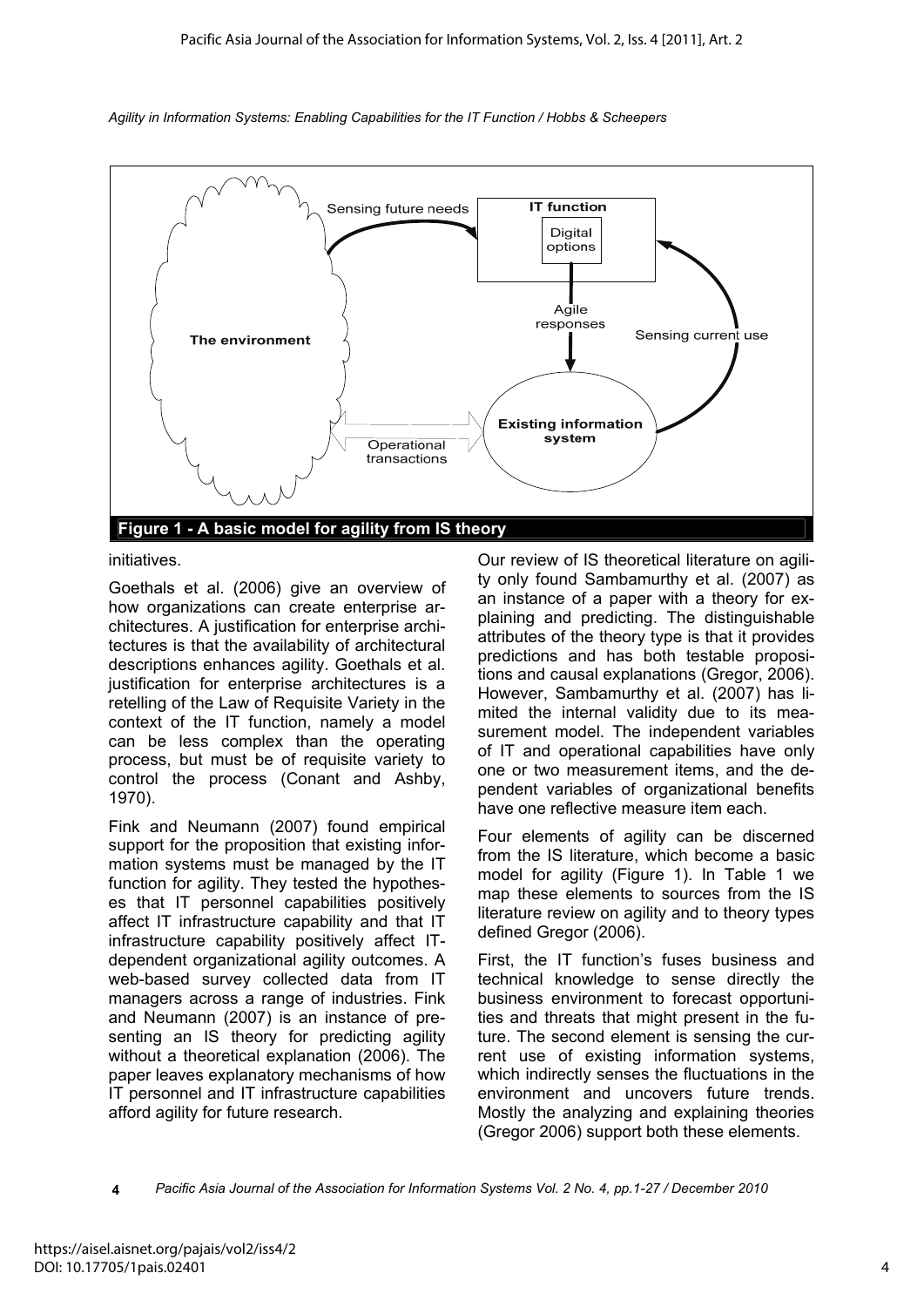| Table 1 - Concept matrix for agility from IS theory |                                                                                                                                                                                                    |                                                                                                                                                               |  |  |  |
|-----------------------------------------------------|----------------------------------------------------------------------------------------------------------------------------------------------------------------------------------------------------|---------------------------------------------------------------------------------------------------------------------------------------------------------------|--|--|--|
| <b>Agility concept</b>                              | <b>Article</b>                                                                                                                                                                                     | <b>IS Theory type</b>                                                                                                                                         |  |  |  |
| Sensing future needs                                | Desouza (2006)<br>Lyytinen and Rose (2006)<br>Overby et al. (2006)<br>Patten et al. (2005)<br>Sambamurthy et al. (2003)<br>Seo and La Paz (2008)<br>Seo et al. (2006)                              | Analyzing<br>Analyzing<br>Explaining<br>Analyzing<br>Explaining<br>Design and Action<br>Explaining                                                            |  |  |  |
| Digital options                                     | Cornford et al. (2007)<br>Goethals et al. (2006)<br>Sambamurthy et al. (2003)<br>Seo et al. (2006)<br>Overby et al. (2006)<br>Weill et al. (2002)                                                  | Explaining<br>Design and Action<br>Explaining<br>Explaining<br>Explaining<br>Analyzing                                                                        |  |  |  |
| Sensing current use                                 | <b>Galliers (2006)</b><br>Lyytinen and Rose (2006)<br>Peppard and Ward (2004)<br>Sambamurthy et al. (2003)<br>Seo and La Paz (2008)                                                                | Explaining<br>Analyzing<br>Analyzing<br>Explaining<br>Design and Action                                                                                       |  |  |  |
| Agile responses                                     | Andrade and Fladeiro (2002)<br>Börjesson et al. (2006)<br>Fitzgerald et al.(2006)<br>Holmqvist and Pessi (2006)<br>Seo and La Paz (2008)<br>Seo et al. (2006)<br>Umar (2005)<br>Zhao et al. (2007) | Design and Action<br>Design and Action<br>Design and Action<br>Design and Action<br>Design and Action<br>Explaining<br>Design and Action<br>Design and Action |  |  |  |

There is little support for these two elements by the theories of design and action, with the exception of Seo and La Paz (2008) stressing the personality traits and skills of IT managers for sensing and agility.

Third is generating digital options for forecasted needs. This element includes constructing a portfolio of digital options, which makes initial IT investment for each digital option and decides to exercise a digital option into a full IT investment once a forecasted opportunity arrives. The elements are heavily influenced by Sambamurthy et al. (2003), which is seminal for other reviewed papers (Berente, 2005, Raschke and David, 2005, Sambamurthy et al., 2007). There are few theoretical contributions for the digital options competency with the design and action theories.

After deciding to exercise a digital option, the last element is adapting the existing information systems to complete the agile response. IS design and action theories (Gregor, 2006) dominate this element. The most of these contributions in IS literature focus on how the IT function addresses particular agile software methods.

This review of the IS research on agility revealed a profile of the types of IS theory published and distilled a basic model of agility in information systems. Notably, there are no theories for explaining and predicting (cf. Gregor, 2006) the basic model of agility in information systems. The precursor theories for analyzing and explaining exist, but a theory for explaining and predicting is yet to emerge. Under represented in the IS literature are theories for design and action concerned with sensing future needs from the business environment or building a portfolio of digital options.

#### *Practice perspectives on IS agility*

The practice perspective on how the IT function can enable agility was deduced from a claimed 'best practice' framework. The Control Objectives for Information and related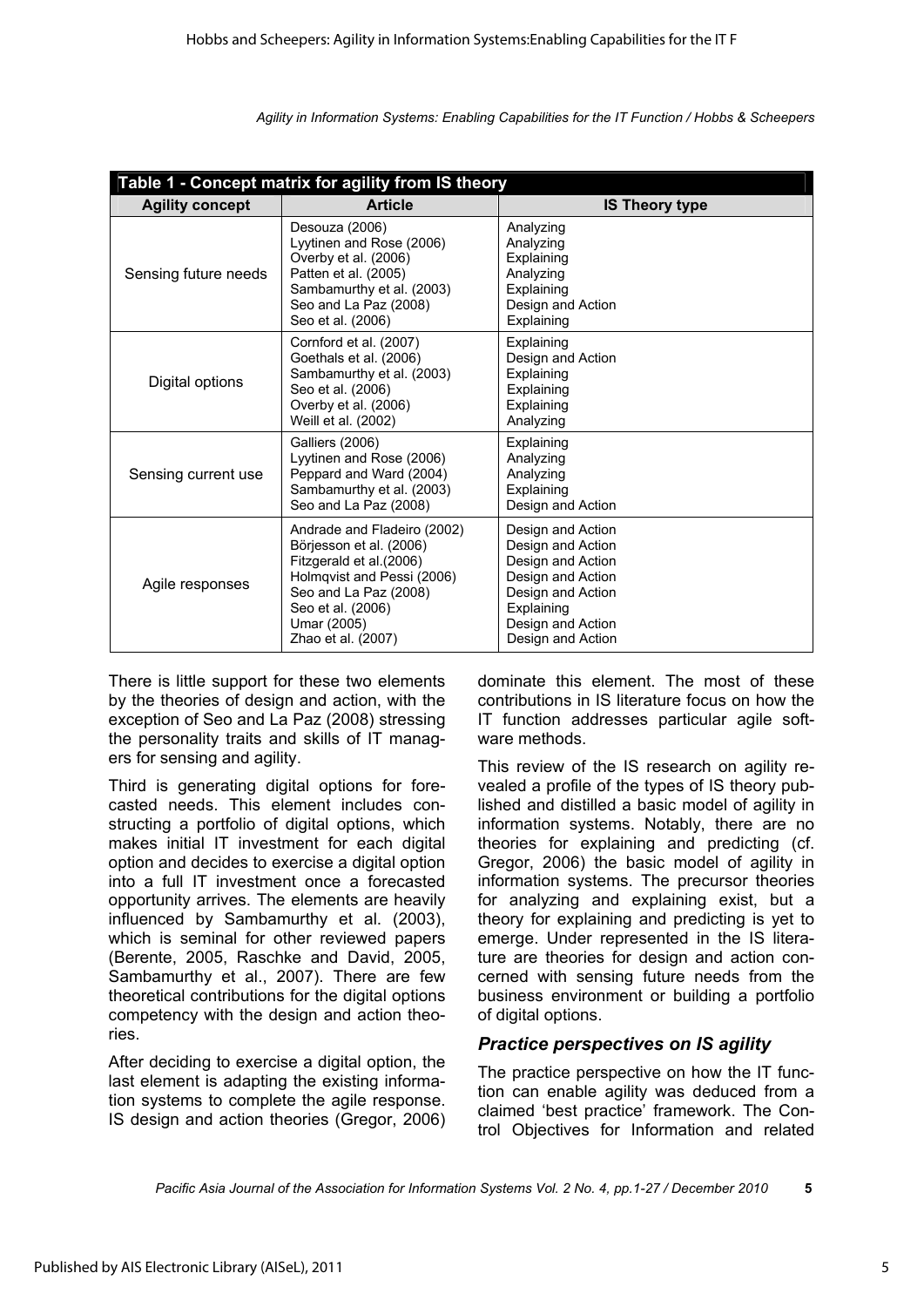Technologies (COBIT) is arguably the most appropriate control framework available to align information systems and business goals, and is increasingly being used by a diverse range of organizations throughout the world (Ridley et al., 2004). COBIT represents the consensus of experts (IT Governance Institute, 2007) and from this control framework this research deduced the dominant design and action theory (Gregor, 2006) for agility from the IS practitioner perspective.

Within the COBIT framework is a goal of Create IT agility (IT Goal 5), which links four measurable control objectives (see Table 7). COBIT defines agility as responding to changing business requirements from the customer perspective and managing business change from an internal perspective. This definition reflects COBIT dependence on received business requirements and strategy (IT Governance Institute, 2007). A theory to design and action agility is explicit in the CO-BIT framework control objectives linked to the goal.

Comparing the IS theoretical perspective on agility with the IS practice perspective has highlighted four gaps. First, the COBIT definition of agility is narrower than the IS theoretical perspective, as it based on the IT function responding to received business requirements and strategy. The IS theoretical perspective observes that deliberate alignment of information systems with a stated business strategy has had limited success (Galliers, 2006). The IS theoretical perspective on agility has information systems being subject to less long-term planning strategies and more to constant adaptation (Desouza, 2006, Peppard and Ward, 2004). The COBIT definition of agility is also narrower than other IS practice perspectives (Luftman and McLean, 2004, Newman and Logan, 2006b), which include the IT function sensing and responding directly with the business environment.

The second gap was the capability for the IT function to sense future needs directly from the environment. The IS theoretical perspective emphasizes this forecasting capability (Desouza, 2006, Overby et al., 2006, Sambamurthy et al., 2003). In the IS practice perspective, the capability to sense environmental change is noted by Gartner (Newman and Logan, 2006b), but the COBIT goal of Create IT agility is not linked to any process for this capability. The COBIT concept of agility being a response to a received business strategy is the likely cause of it not addressing the IT function directly sensing future needs from the environment.

The third gap between the IS perspectives was concerned with maintaining digital options that can be readily implemented. This element is put forward in the IS research literature on agility (Overby et al., 2006, Sambamurthy et al., 2003, Weill et al., 2002). From the IS practice perspective, the theory of design and action deduced from the enabling factors for the COBIT goal to Create IT agility is silent on this capability.

Last, the IT function sensing current use of the information systems was not included in the IS practice perspective on agility. There are several references to this capability in IS theoretical literature which discuss systemic insight (Sambamurthy et al., 2003), effective use processes (Peppard and Ward, 2004) and the assessment of unexpected consequences that were experienced in existing activity (Galliers, 2006). The IS practice perspective is silent on this capability, as deduced from the stated COBIT enablers to Create IT agility.

# **Theory development**

This research assumes that enterprise agility and information system agility exist and that information system agility enables enterprise agility. This research also assumes that the IT function enables information systems agility. From these assumptions, the theoretical departure made by this research was explaining and predicting how the IT function enables agility in existing information systems. In other words, this research claims unearthing a theoretical mechanism for the IT function to enable agility. From this departure point in the IS theoretical perspective, this research informs IS practice perspective by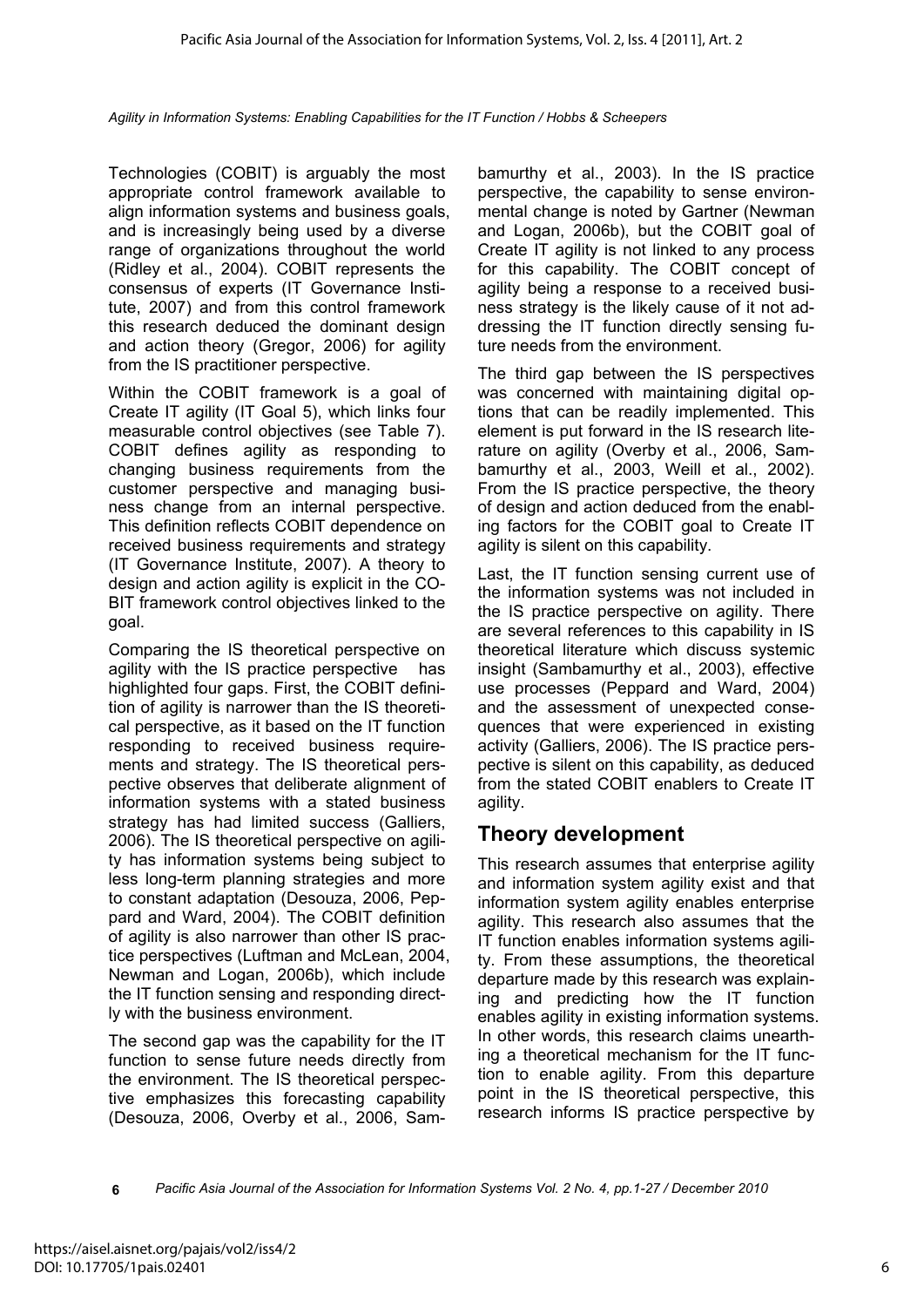prescribing how the IT function can enable agility.

The theory development drew parallels between the IS research into agility in information systems and an established model of cybernetics. A cybernetic model was a valid method for a number of reasons. First, the business issue of agility for sensing and responding to the environment (Overby et al., 2006) is the fundamental problem addressed by cybernetics (Ashby, 1956, Beer, 1984). Agility in information systems requires alertness by IT personnel to perceive incoming signals from its internal and external environments, processing the signals and responding adequately. In the research context, the signals might include business exceptions or new technology reports. The processing of income signals require filtering accurate information to drive decision-making for response in a timely way. The challenge for the IT function is processing an overwhelming collection of signals, in un-standardized formats, and from overlapping sources, which overloads decision-makers (2008). This signal overload problem of IS must be addressed for agility, and is the problem addressed in the cybernetic models to comply with the law of requisite variety (Ashby, 1956, Conant and Ashby, 1970). The law of requisite variety recognizes that environment inherently contains more variety than the system's processes can absorb and therefore demands that the system must attenuates environmental variety to what is requisite to control the system's processes.

Second, enabling agility in information systems appears subject to the cybernetic theorem that every good controller of a system's processes must be a model of that system. The controller of a system cannot know all the details of the system's processes and must have variety attenuated to deliver the requisite amount of information to manage the system. Theoretical perspectives on agility of information systems require a requisite knowledge base to manage information received from the environment and to enable adaptations of existing IT and work processes (Desouza, 2006). This concept is consistent with the cybernetic theorem of managing environmental perturbations by maintaining a model of operations. The model can be less complex than the operating process but must be of requisite variety to control the process (Conant and Ashby, 1970). This second point is distinct from the first made in this section, which was concerned with the requisite variety in the process, while the current point is concerned with the requisite variety in the model of the process controller.

Last, elements from the basic model of agility from IS theory (Figure 1) can be understood with the cybernetic theory of the Viable System Model (VSM) (Beer, 1979, 1984). Two of these elements are externally focused future planning, and an internally focused effective use process (Desouza, 2006, Galliers, 2006, Peppard and Ward, 2004). These elements can be interpreted as subsystems of the VSM and the model's known dynamic between these subsystems informs an understanding of the basic model of IS agility.

The validity of a cybernetic framework for an explaining and predicting theory is supported by Gregor (2006). Gregor states a commonality of cybernetics with general system theory, which provides a high-level way of thinking about IT systems. Systems are in a continuous state of exchange with their environment and other systems, and modeled with concepts of input, throughput, output, feedback, boundary and environment. Gregor suggests general systems theory and cybernetics as examples of 'grand theories' for explaining and predicting.

#### *The viable system model*

The following description of the VSM is mostly derived from Beer's The Heart of Enterprise (Beer, 1979). The viable system model is a generalized description of any system capable of self-adaptation in a fluctuating environment. Viability is maintaining a separate existence and identity from other systems that share the environment. To be selfadapting, a viable system has subsystems that perform operations that define the system's identity, and subsystems that adapt those operations to achieve viability. The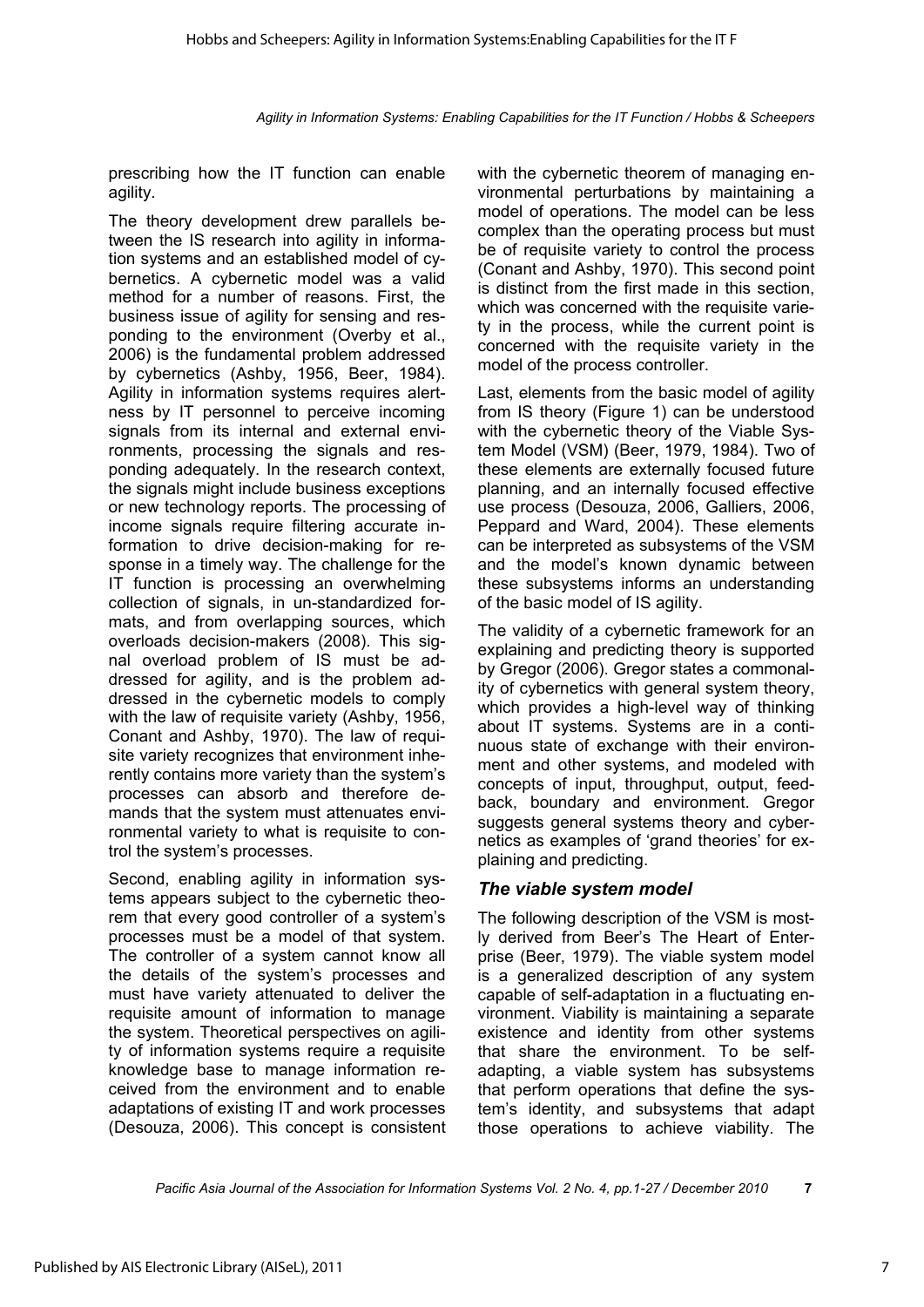VSM views an organization as an information processing system striving to maintain balance when faced with perturbations from the environment. The concept of recursion is essential for the VSM to encompass complex organizations, as any viable system contains operational subsystems that are themselves viable systems, and can be diagnosed at the lower level of recursion.

Figure 2 is a general representation of the VSM without adaptation to the research topic. System ONE to System FIVE denotes the subsystems of the VSM. For simplicity, the figure does not show the interactions between the three sub-systems within the metasystem and those between the sub-systems within the operations of the viable system. The figure does show interactions that between the meta-system, the operations and the environment of the viable system.

System ONE occurs in many instances in a viable system and each instance is an independent operation, with their coordinated behaviour composing the identity of the viable system. An intersection of the operational requirements and coherence imposed by the meta-system of the viable system affects the freedom of any System ONE instance. The instances of System ONE can be recognized as the core business systems that transact with the outside environment, e.g. with customers, suppliers, business partners and regulators.

Instances of System ONE are subject to a resource bargain within the organization. This is an exchange to provide resources for System ONE for performing in a preferred manner. System ONE has rules of behavior that it must observe, e.g. legal obligations and corporate rules. Figure 2 shows three instances



**<sup>8</sup>** *Pacific Asia Journal of the Association for Information Systems Vol. 2 No. 4, pp.1-27 / December 2010*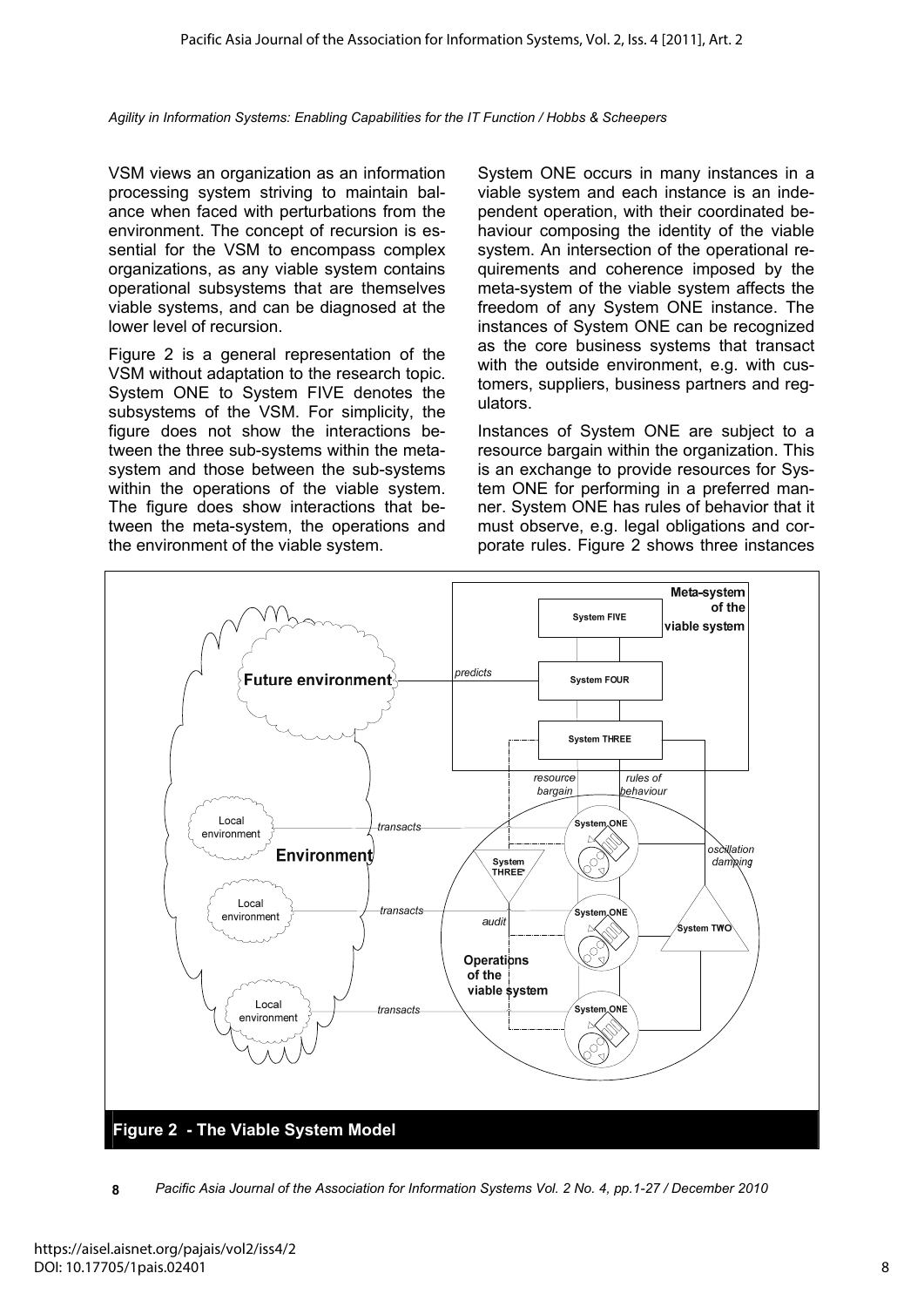of System ONE and each instance shows an imbedded VSM at the lower level of recursion.

The function of System TWO is to damp oscillations that will arise between both the meta-system and System ONE and amongst other instances of System ONE at the same level of recursion. System TWO is recognizable by the attributes of a network of elements for stabilizing the execution of System ONE instances within homeostatic levels, providing a service to a System THREE to dampen unexpected fluctuations from the System ONE instances, and transduction of code-sets to relay information across the boundaries of System ONE instances.

System THREE is responsible for the inside and now control of System ONE. The tasks that recognize System THREE are sourcing for the plans, programs and schedules to adapt System ONE; monitoring the behaviour of System ONE resulting from the regulatory action of System TWO; and monitoring System TWO.

System THREE has a helper task of System THREE\*, which is responsibility to sporadically audit System ONE. System THREE\* is not logically separate from System THREE, but normally operates physically apart from System THREE. The attributes that recognize System THREE\* are ensuring that directions coming to System ONE from System TWO are being performed as reported to System THREE, filling any time gaps in reporting, and making special assessments of System ONE.

System ONE, System TWO and System THREE have concentrated on the internal aspects of stabilizing the system. The system has no mechanism for planning or adapting: this is the role of System FOUR. System FOUR spends most of its time looking outside the system and to the future. System FOUR is necessary for the viable system to anticipates change and adjust System ONE to fit a dynamic environment. This is accomplished by possession of a model of the viable system and its environment and is consistent with the Conant-Ashby Theorem (Conant and Ashby, 1970) that every good regulator must have a model of the system it is regulating.

System FOUR gathers data from the environment and collects and stores data on the state of System ONE (obtained via System THREE). Based on this data, System FOUR can build probabilistic models for use in forecasting events that may occur in the environment and predict how System ONE will react to those events. System FOUR indicates structural changes required that lead to a different configuration of System ONE instances and System TWO.

System FIVE sets the overall goals of the system and constrains the possibilities of adaptive behaviour provided when System FOUR couples with System THREE. System FIVE produces policy that governs the behaviour of the total system i.e. top-level rules. System FIVE monitors the System THREE and System FOUR couple, supervises their behaviour and mediates conflicts. System FIVE thinks about what the system produces and why. Finally, System FIVE absorbs any variety that is not disposed of by the System ONE, System TWO, System THREE and System FOUR.

In the recursive nature of the VSM, each instance of a System ONE in a viable system in-focus is itself a viable system in the next level of recursion down. Collectively, Systems THREE, FOUR and FIVE are the metasystem for the control of a viable system, but not viable systems themselves. The metasystem does not exist for itself, but is a necessary redundancy to regulate the complexity in the environment that embeds the viable system.

Recent VSM applications include small cooperatives (Walker, 2001), the UK electricity market (Shaw et al., 2004), the Australian Taxation Office (Haslett and Sarah, 2006) and several case studies of the St Gallen Institute of Management (Schwaninger, 2006). This research used the terms Applications, Integration, Control, Intelligence and Policy to respectively describe System ONE to System FIVE, for an IS research audience. An adoption of localized names for the subsystems is a liberty often taken by interpreters of the VSM.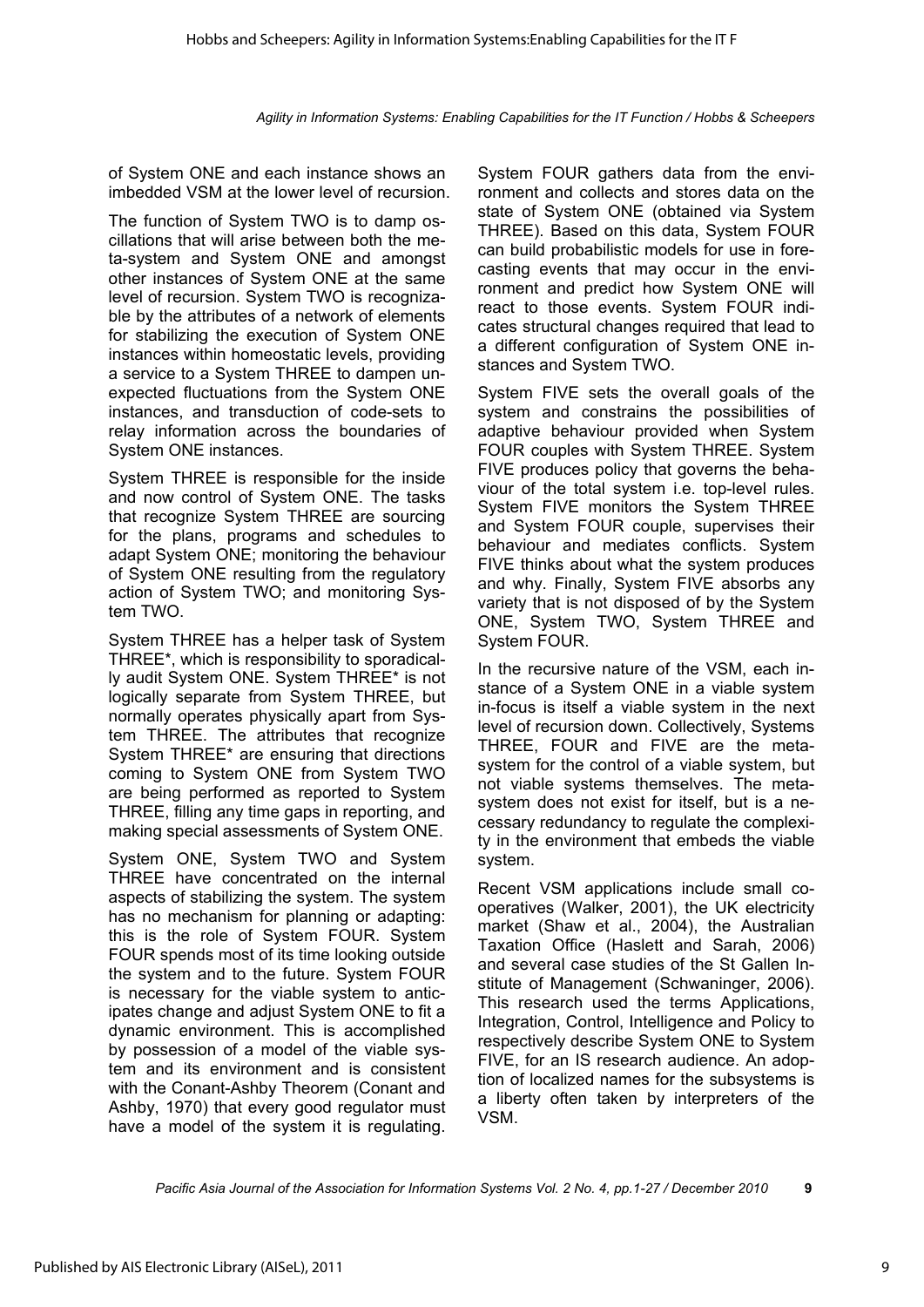

Figure 3 depicts applying the VSM to the IT function. The viable system is composed of the existing information systems (circled) which produce the identity of the viable system, and the IT function (boxed) as the metasystem of the information systems.

The VSM subsystems of System ONE are interpretable as the Applications of the information systems. These are instantiations of electronic processes and networks used to enable business initiatives and the business users of those initiatives. The instantiations of the IT can be a portfolio of ERP packages or legacy systems. Applications receive sustaining resources from the organization in return for performing at prescribed service levels, within the legal obligations and corporate rules.

System TWO is interpretable as the Integration between the Applications of the information systems. This can be instantiations of system integration software to stabilize applications and the transduction of code-sets. Examples of the integration software include Data Warehousing and Enterprise Applications Integration (Markus, 2000). IT support groups are often involved to dampen fluctuations between Applications not handled electronically by the system integration software, i.e. though exception/error-handing work procedures. Applications and Integration compose the information system, which is subject to the meta-system of the IT function.

The System THREE, System FOUR and System FIVE meta-system of the information systems is the IT function. System THREE is interpretable as the Control component of the IT function. Control is often the accountability of the Application Management Office, which includes a disciplined approach to delivering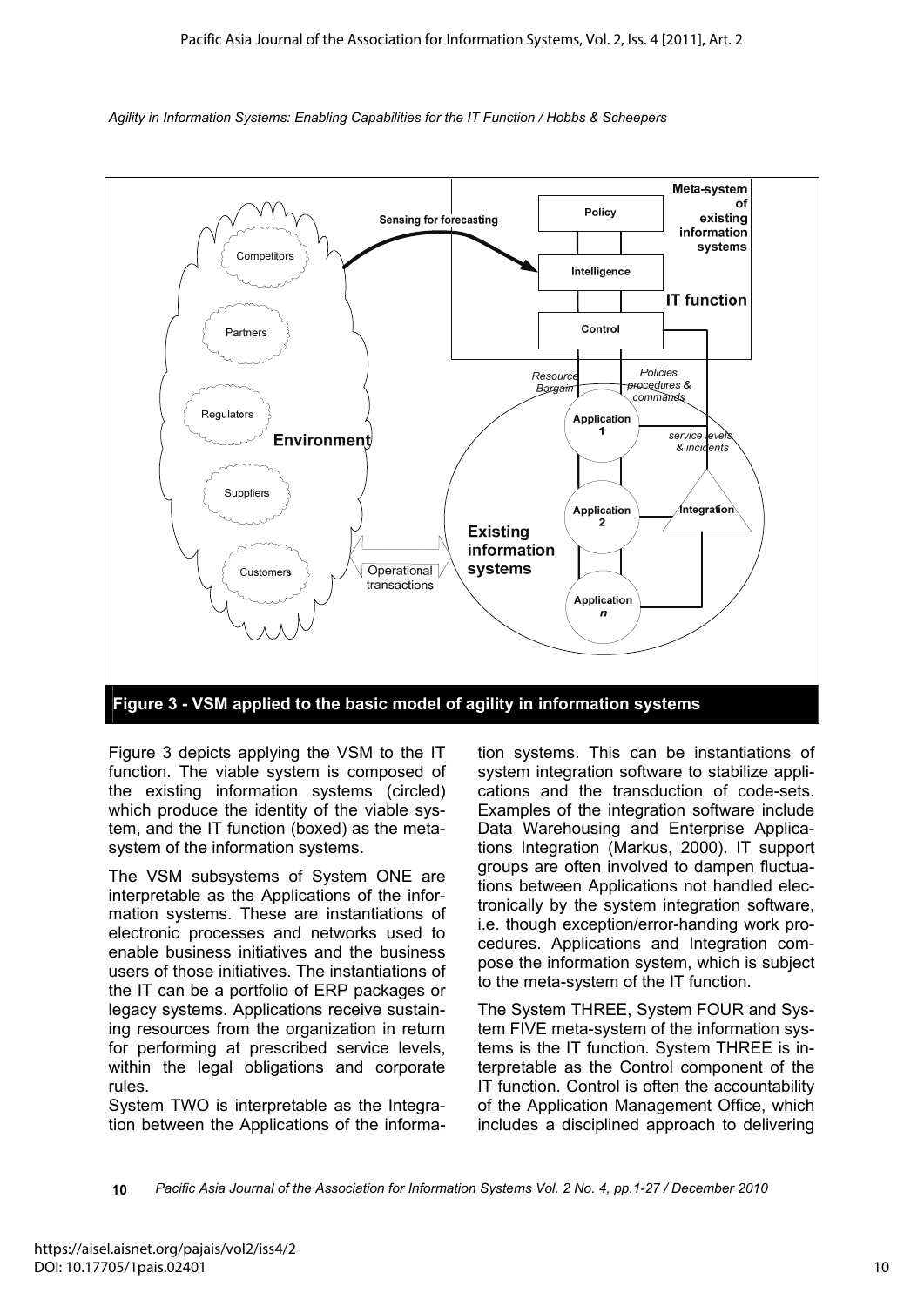IT-enabled business initiatives beyond the usual view of project completion, a single point of ownership for application support and a single point of contact for operational support. The System THREE\* can be seen as the Audit component of the IT function, such as COBIT high-level processes of monitoring and evaluating (IT Governance Institute, 2007).

System FOUR is interpretable as the Intelligence component of the IT function. In many organizations, this is the accountability of the Strategy and Enterprise Architecture office. Deliverables of the office include identified IT trends and opportunities, approved current and target enterprise architectures, and transition roadmaps. The System FOUR attribute of building probabilistic models to forecast events and how System ONE will react to those events is consistent with discussion of the IS agility as a family of future electronically-enabled business initiatives that are readily implemented (Weill et al., 2002), and digital options (Sambamurthy et al., 2003).

System FIVE is interpretable as the Policy component of the IT function. In many enterprises, this role is that of a steering committee, with representation by the IT function. The IT governance model specifying decision rights and accountabilities for important IT decisions configures the Policy component. The aim is to encourage desirable behaviors in the use of IT. Weill (2004) conducted an international survey of more than 250 organizations and found a wide variety of IT governance arrangements for decision rights. These decision rights included high-level statements about business uses, policies and rules of IT; and IT project approvals and justification techniques. These decision rights of the surveyed IT governance arrangements are consistent with the System FIVE attributes found in Beer (1979).

The VSM provides a theory for explaining and predicting for the basic model of agility (Figure 1), which is lacking in the IS research literature. The lack of a theory for design and action to sense future needs (Desouza, 2006, Otto et al., 2007, Overby et al., 2006, Sambamurthy et al., 2003) and to build a portfolio of digital options (Overby et al., 2006, Sambamurthy et al., 2003, Weill et al., 2002) is addressed by the prescribed attributes of the VSM meta-system.

# **Hypothesis development**

The theory development of this research proposed the applying the VSM meta-system to the IT function and interpreted the subsystems of the meta-system as the components of the IT function. We represented the meta-system as the independent variable of POLINTCON of our primary hypothesis.

**H1.** The more mature the coupled processes of Policy, Intelligence and Control of the IT function (POLINTCON), the more often digital-options for the existing information systems are exercisable (D-OPTIONS).

In itself, POLINTCON is a composite of the Policy, Intelligence and Control components of the IT function. As a composite, POLINT-CON possesses a mutual property to enable agility in existing information systems. In applying the VSM, the Policy, Intelligence and Control components individually do not possess this property. POLINTCON possesses the mutual property only by relating the components.

The dependent variable of hypothesis H1 relates to digital options. As recalled from the literature review, digital options is an existing concept of IS theorists and defined as rights to future IT investment choices without a current obligation for full investment made by an initial IT investment (Sambamurthy et al., 2003). In this research, exercise refers to making a full IT investment at the time of the opportunity's arrival. The opportunity was previously forecasted after sensing the business environment and this forecasting resulted in an initial IT investment to create the digital option. The initial IT investment for the forecasted opportunity might range from adapting an existing information system to be readily configurable to respond, creating a detailed design, creating a high-level design,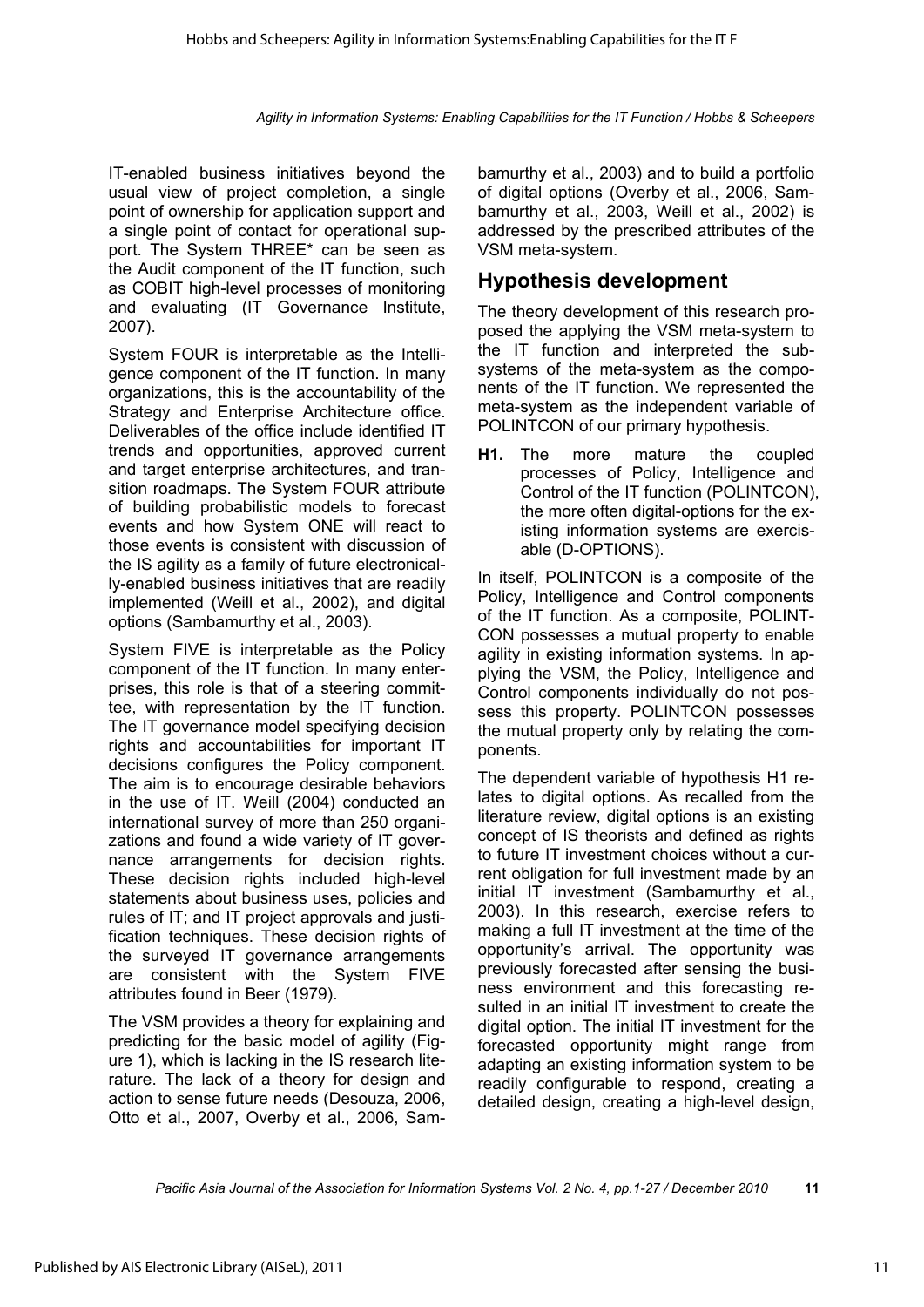to formulating an alternative IT architecture for a new business model.

If the forecasted opportunity arrives, the digital option is exercisable, in that a decision is required for a full IT investment. Typically, a steering committee makes the decision to exercise a digital option based on resources required, top-level policies and the integrity of the information systems (cf. Beer, 1979). The decision to act on an exercisable digital option is that of Policy, when applying the VSM meta-system to the IT function. In the context of adapting existing information systems, an exercised digital option becomes the agile response for forecasted fluctuations in the environment.

The response is agile when it is made in less time than conventional planning cycles (Luftman and McLean, 2004). In conventional planning, the full IT investment for a response commences on or after the arrival of a business opportunity. Where there is an organizational readiness to affect agility, the initial IT investment of the exercised digital option reduces the response time required, when calculated from the arrival time of the opportunity. The initial IT investment is foregone if the opportunity fails to arrive, or if the opportunity arrives and a decision is made not to exercise a digital option.

The dependent variable in hypothesis H1 refers to the frequency of exercisable digital options, in preference to exercised digital options. The frequency of exercisable digital options was one measure of agility in information systems available to this research. Later agility activity measures are the frequency of exercised digital options or the frequency of agile responses implemented. The research measured the earlier activity to minimize the later confounding factors in the decision to exercise and implement a digital option, particularly budgetary considerations to make a full IT investment.

POLINTCON and D-OPTIONS are ontologically different. POLINTCON is a structure of rules and non-human resources persistent in time. In contrast, D-OPTIONS are a sporadic activity of human agency enabled by PO-

LINTCON. Exercising digital options is a necessary activity for agile responses to adapt existing information systems. Applying the VSM to the IT function, in the context of the basic model of the IS theoretical perspective of agility suggested the causal relationship between POLINTCON and D-OPTIONS.

The hypothesis H1 is at the level of analysis of the IT function as a meta-system of the existing information systems, as interpreted from the VSM. This meta-system is an amalgam of System FIVE, System FOUR and System THREE. This informs a more granular level of analysis within the IT function of a Policy, Intelligence and Control structure. This analysis allows the unbundling of the primary hypothesis into three lower level hypotheses:

- **H1a.** The more mature the processes of Policy of the IT function (POLICY), as a part of POLINTCON, the more often digital-options for the existing information systems are exercisable (D-OPTIONS).
- **H1b.** The more mature the processes of Intelligence of the IT function (INTELL), as a part of POLINTCON, the more often digital-options for the existing information systems are exercisable (D-OPTIONS).
- **H1c.** The more mature the processes of Control of the IT function (CONTRL), as a part of POLINTCON, the more often digital-options for the existing information systems are exercisable (D-OPTIONS).

Hypotheses H1a, H1b and H1c are not an alternative to H1, but at a lower level of analysis. Wetzal et al (2009) discuss the utility of a two-tier hierarchical construct like POLINT-CON. First, a hierarchical construct affords theoretical parsimony and reduces structural model complexity. Second, hierarchical construct models allow matching the level of analysis of the independent and dependent variables. In this research, POLINTCON is at the level of whole IT function and not the offices within the IT function where POLICY,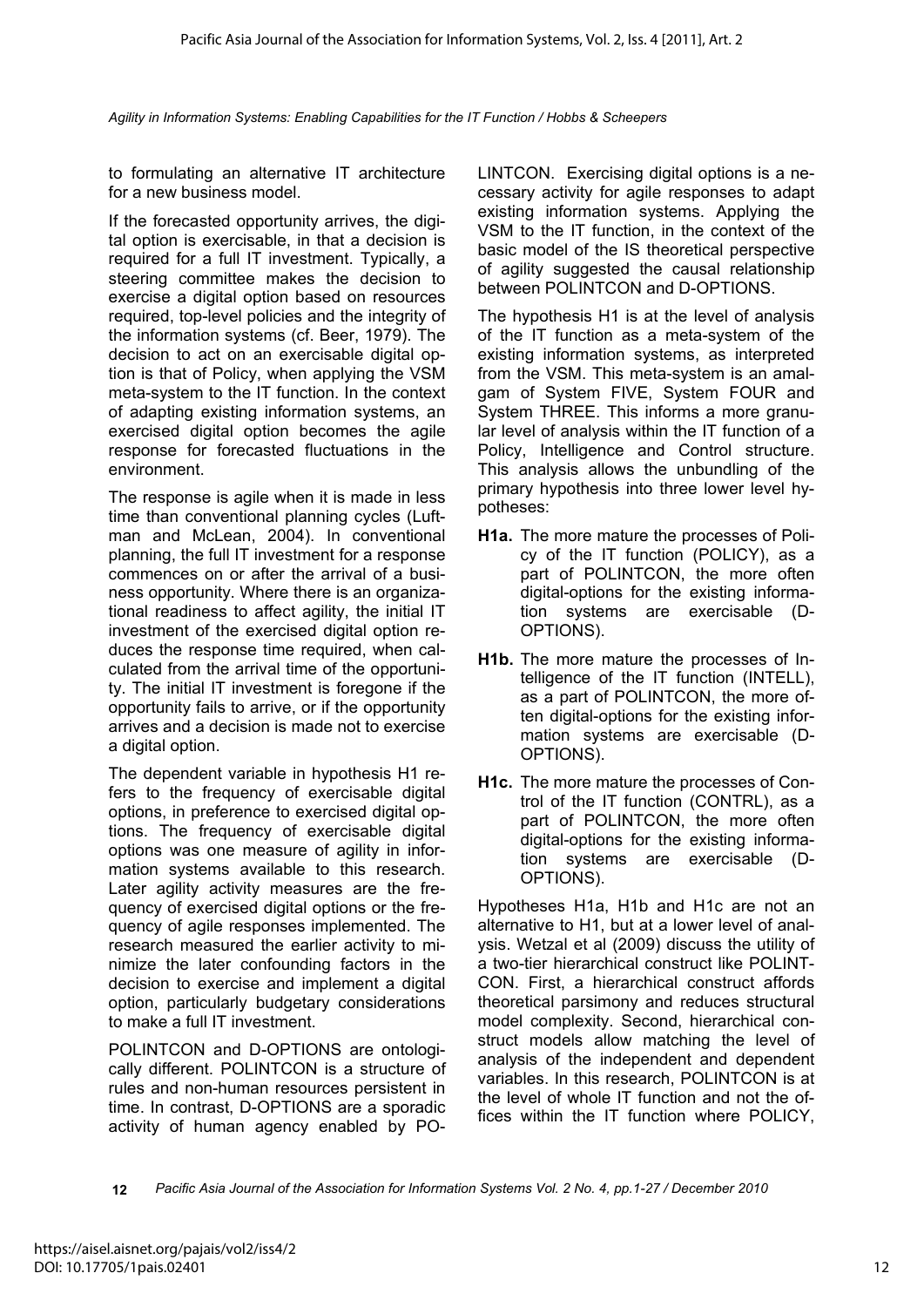INTELL and CONTRL lie. Typically, Policy lies in the steering committees of the IT function, Intelligence in the Strategic & Enterprise Architecture office, and Control in the Application Management Offices. The level of analysis of POLINTCON matches the whole of IT function level of D-OPTIONS.

This research assumed that information system enables the enterprise agility. This assumption is based on the existing IS literature (Agarwal and Sambamurthy, 2002, Desouza, 2006, Weill et al., 2002) and was tested by the secondary hypothesis of this research.

**H2.** The more often digital-options for the existing information systems are exercisable (D-OPTIONS), the more likely that IT-dependent strategic benefits (ITBENEFIT) occur.

In summary, the hypotheses consists of a primary hypothesis (H1) informed by the theoretical development of this research; an unbundling of the primary hypothesis (H1a, H1b and H1c) also informed by the same theoretical development; and a secondary hypothesis (H2) informed by the IS literature. The primary hypothesis (H1) tests the enabling of IS agility and the secondary hypothesis (H2) tests the benefits from IS agility.

# **Construct measurement**

The measurement of the variables of the hypotheses was by a Likert-type questionnaire. The research instrument is available in Hobbs (2010). This paper references each measurement item in the questionnaire with a two-part code. The prefix indicates the Likert scale of the item: a 'MAT' prefix indicates a six-point maturity scale, 'AGR' a five-point agreement scale and 'FRQ' a five-point frequency scale. The suffix is the question number on the questionnaire.

The measures for POLICY, INTELL and CONTRL used an ordinal scale of nonexistent, initial, repeatable, defined, managed and optimized. The maturity scale is recognizable to many IT practitioners from the 'best practice' frameworks of COBIT (IT Governance Institute, 2007) and originated from the maturity framework developed by the Software Engineering Institute at Carnegie Mellon (Humphrey, 1987). The use of maturity levels as a scale for quantitative measures has precedents in IS research (Sledgianowski et al., 2006).

The variable POLICY represented the Policy construct of the IT function. From the theoretical development of this research, this construct is an interpretation of the VSM subsystem of System FIVE. The measures for POL-ICY are:

- to develop and maintain a set of policies to support IT strategy. This includes policy intent, roles and responsibilities (MAT37);
- to establish and maintain an optimal coordination, communication and liaison structure within the IT function (MAT38); and
- to create a strategic plan that defines how IT goals will contribute to the company's strategic objectives (MAT39).

The measures interpret the VSM attributes of System FIVE. System FIVE produces policy that governs the behaviour of the total system i.e. top-level rules (MAT37), monitors the System THREE and System FOUR couple, supervises their behaviour and mediates conflicts (MAT38), and thinks about what is being produced and why, i.e. the viable system is produced by System ONE (MAT39) (Beer, 1979).

The three measures (MAT37, MAT38 and MAT39) reuse existing COBIT control objectives. The COBIT control objectives respectively are PO6.3 IT Policies Management, PO4.15 Define the IT Relationship and PO1.4 Define a strategic IT plan (IT Governance Institute, 2007).

The variable INTELL represented the Intelligence construct of the IT function. Intelligence is an interpretation of the VSM subsystem of System FOUR. The measures for IN-TELL are:

■ to maintain a set of high-level designs for IT-enabled capabilities, which are op-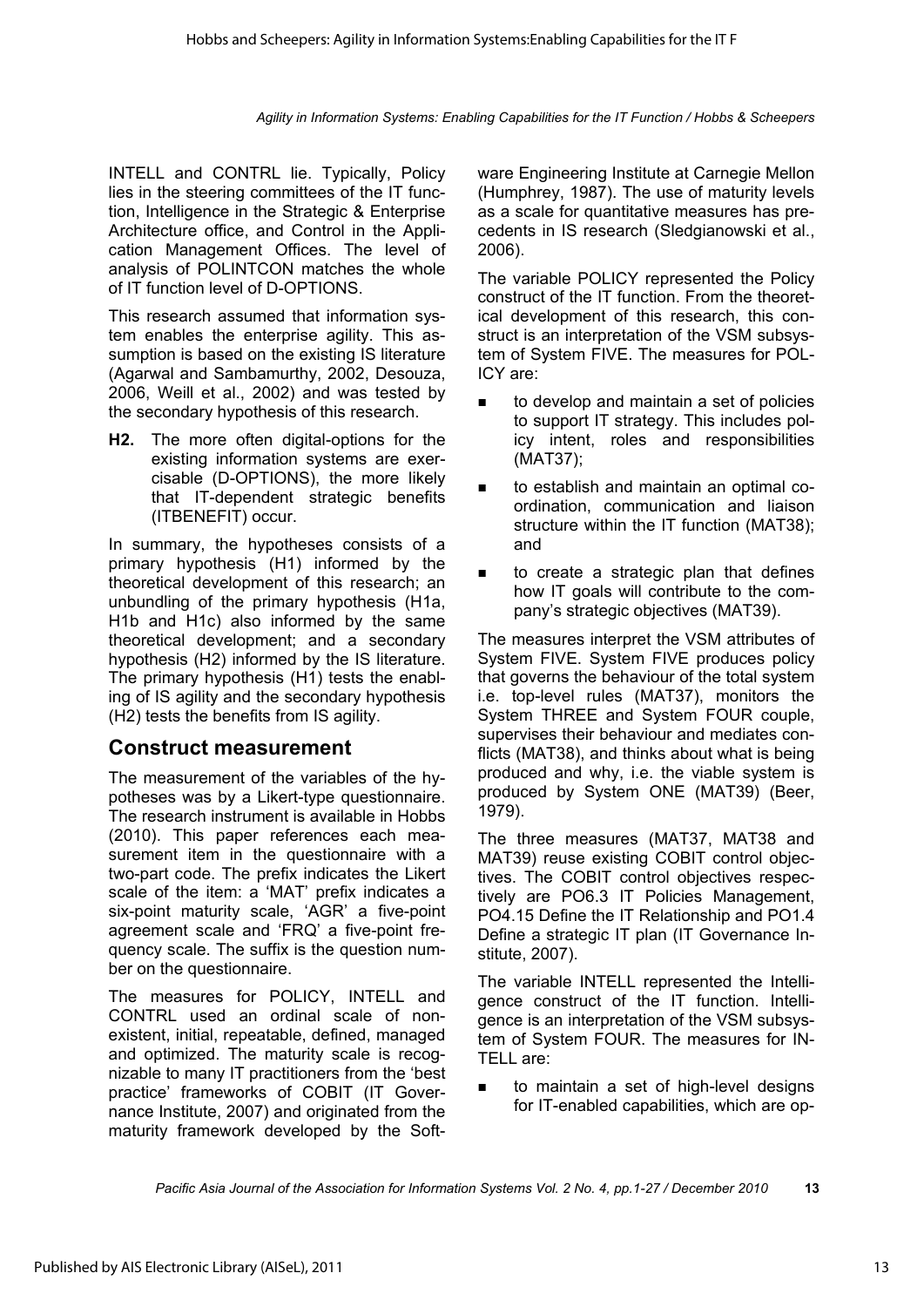tions for forecasted business initiatives (MAT34);

- to implement a set of IT-enabled capabilities, which are readily configurable for forecasted business initiatives (MAT35);
- to assess any unexpected operational consequences, arising from existing information systems, to forecast business initiatives (MAT36);
- $\blacksquare$  to monitor the business sector, industry, technology, infrastructure, legal & regulatory environment trends (MAT40);
- to analyze existing and emerging technologies, and plan which technological direction to realize the IT strategy (MAT43); and
- $\blacksquare$  to develop a feasibility study that examines the possibility of implementing the requirements and alternative courses of action (MAT44).

The measures interpret the VSM attributes of System FOUR. System FOUR builds probabilistic models to react to forecasted events (MAT34 and MAT36), gathers data from the environment (MAT40 and MAT43), and indicates structural changes that lead to a different configuration of System ONE and System TWO (MAT35 and MAT44) (Beer, 1979).

Three of these six measures (MAT40, MAT43 and MAT44) reuse existing COBIT control objectives. The COBIT control objectives respectively are PO3.3 Monitoring of future trends and regulations, PO3.1 Technological Direction Planning and AI1.3 Feasibility Study and Formulation of Alternative Courses of Action) (IT Governance Institute, 2007).

The variable CONTRL represented the Control construct of the IT function. This construct is an interpretation of the VSM subsystem of System THREE. The measures for CONTRL are:

- to acquire and maintain applications in line with IT strategy and IT architecture (MAT45);
- to continuously monitor specified service level performance, and report in a format

that is meaningful to the stakeholders (MAT46); and

**to report service desk activity to enable** management to measure service performance and to identify trends (MAT47).

The measures interpret the VSM attributes of System THREE. System THREE sources the plans, programs and schedules to adapt System ONE (MAT45); monitors the behaviour of System ONE resulting from the regulatory action of System TWO (MAT46); and monitors System TWO (MAT47) (Beer, 1979).

The three measures (MAT45, MAT46 and MAT47) reuse existing COBIT control objectives. The COBIT control objectives respectively are AI2 Acquire & maintain application software, DS1.5 Monitoring and Reporting of Service Level Achievements and DS8.5 Reporting and Trend Analysis (IT Governance Institute, 2007).

The variable D-OPTIONS of H1 and H2 represented the construct of exercisable digital-options for the existing information systems. The reflective measures are the respondents' experience of how often their company has exercisable digital options and have an ordinal scale of very frequently, somewhat frequently, occasionally, rarely and never. The measures D-OPTIONS are:

- **n** have existing information systems that are readily configurable for a new business initiative (FRQ07);
- have existing detailed designs for IT that can be used, partially or wholly, for a new business initiative (FRQ08);
- have existing, high-level designs for IT that can be used, partially or wholly, for a new business initiative (FRQ09); and
- **numble** have alternative target IT architectures and road maps for new business models (FRQ10).

This construct was suggested by the concept of digital options in IS literature on agility (Sambamurthy et al., 2003). The frequency of exercising digital options observed by the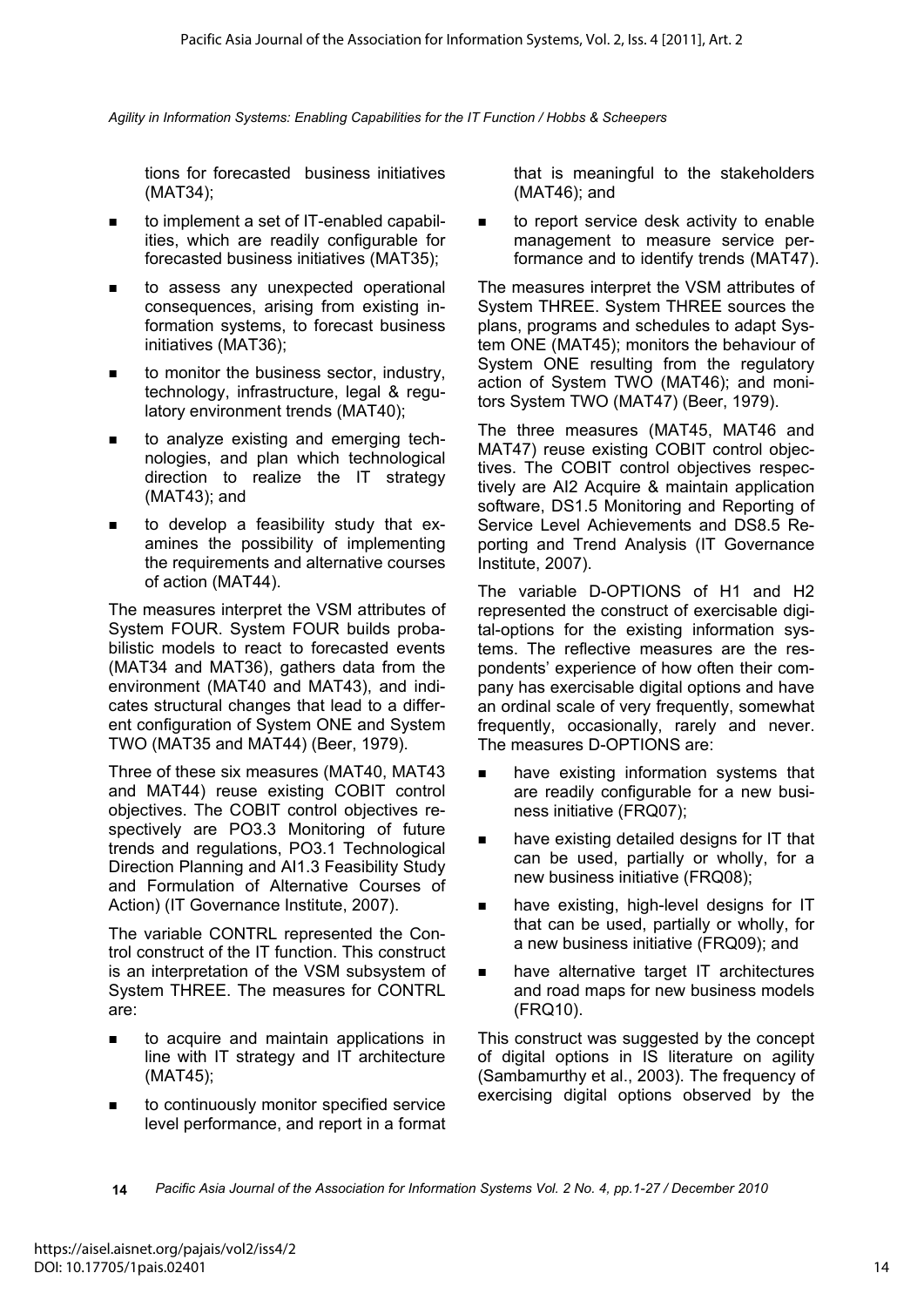survey respondents was the operationalization of the concept.

The variable ITBENEFIT of H2 represented the construct of IT-dependent strategic benefits. Measures of IT-dependent strategic benefits that might arise from agility were based on Mirani and Lederer (1998), who developed an instrument to assess the strategic benefits of IS projects. Most of their measures appear in the questionnaire:

- enhance competitiveness or create strategic advantage (AGR24);
- enable the organization to catch up with competitors (AGR25);
- align well with stated organizational goals (AGR26);
- **help establish useful linkages with other** organizations (AGR27); and
- **EXEC** enable the organization to respond more quickly to change (AGR28).

#### **Survey methodology**

Three surveys tested the correlation of variables of the maturity of the IT function and the frequency of agility outcomes. The theoretical development of this research proposed causality between these variables by applying Beer's VSM to the IT function. The unit of analysis of this research was individuals in

| Table 2 - Profile of survey responses         |                          |                         |
|-----------------------------------------------|--------------------------|-------------------------|
|                                               | <b>ConsultCo clients</b> | <b>LinkedIn members</b> |
| Activity of employing organization            |                          |                         |
| <b>Education and training</b>                 | 2                        | 1                       |
| Electricity, gas, water and waste services    | 5                        |                         |
| Financial and insurance                       | 5                        | 6                       |
| Information media & telecommunications        | 1                        | 16                      |
| Manufacturing                                 | 3                        | $\overline{2}$          |
| Mining                                        | 2                        |                         |
| Other community, social & personal services   | 3                        |                         |
| Professional, scientific & technical services | 2                        | 5                       |
| Public administration and defense             | 4                        | 1                       |
| Rental, hiring and real estate services       | 3                        |                         |
| Retail trade                                  | 2                        | 3                       |
| Transport, postal and warehousing             | $\mathbf{1}$             | 1                       |
| unidentified                                  | 1                        |                         |
| <b>Number of employees</b>                    |                          |                         |
| Average                                       | 10,504                   | 22,499                  |
| Standard deviation                            | 27,326                   | 65,549                  |
| Large enterprises of 250 or more              | 34                       | 25                      |
| Small-medium enterprises                      |                          | 5                       |
| Small office/home office of less than 10      |                          | 4                       |
| Role of respondent                            |                          |                         |
| <b>Business stakeholders</b>                  |                          | $\overline{2}$          |
| <b>Business managers</b>                      | $\overline{2}$           | $\overline{2}$          |
| Senior business managers                      | 10                       | 3                       |
| IT professionals                              | 1                        | 10                      |
| IT managers                                   | 5                        | $\overline{7}$          |
| Senior IT managers                            | 18                       | 11                      |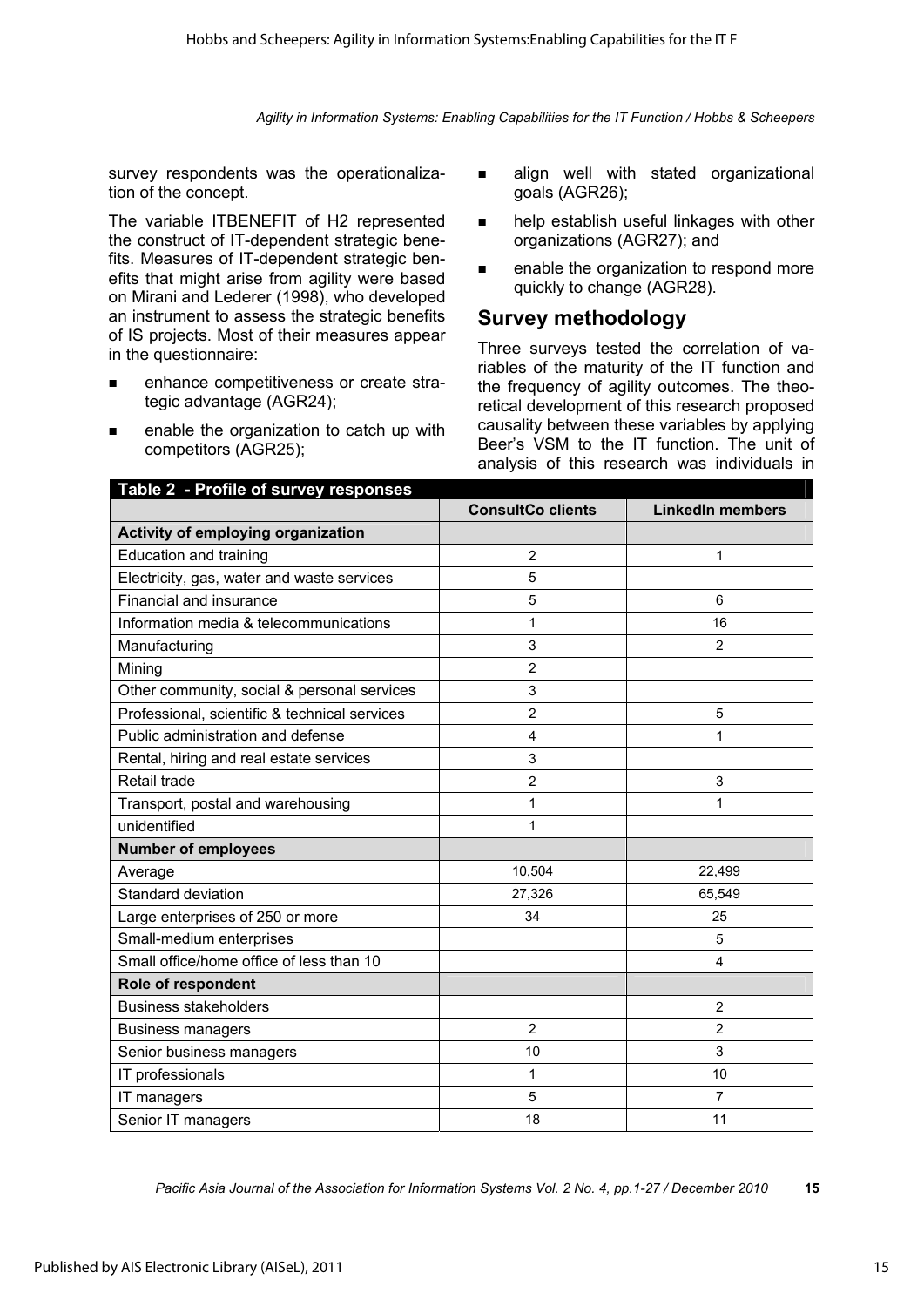the IT function of organizations who completed the survey. The level of analysis was the entire IT function of organizations, as the object of the questions.

An industry partner in this research is ConsultCo, an IT consultancy active in eastern Australia. First, twelve consultants in the enterprise architecture and strategy practice of ConsultCo piloted the survey, of which eight completed the mailed questionnaire. The pilot tested the variables to determine whether the measurement items demonstrated reliability. The pilot data collected met the Cronbach's alpha benchmark of 0.7 or higher (Gefen et al., 2000).

Subsequently, a mailed survey targeted the 257 client organizations of ConsultCo. ConsultCo provided Australian mailing addresses for potential respondents, identifying an IT professional and a business stakeholder in most of the organizations. The initial mail-out was 12 September 2008, and the follow-up mail-out was 10 October 2008. Completed responses from both the initial and follow-up mailings continued to the received until 20 November 2008. Of the total 506 individuals mailed a questionnaire, 169 were returned undelivered due to insufficient addressing or the contact no longer being at the address. The undeliverable questionnaires resulted from currency issues in the ConsultCo customer database. This left a possible 204 organizations with at least one deliverable survey. Thirty-four organizations returned 36 completed surveys, giving an organizational response rate of 16.75%. Table 2 profiles the responses to the mailed survey of ConsultCo clients. A workforce-hire firm and a fire service each returned two questionnaires, completed by different individuals.

The third survey was of practitioners with a subscribed interest in IT governance or control standards. The instrument of this survey was a web-based version of the questionnaire used in the mailed survey of ConsultCo clients. The web-based survey drew possible participants from four discussion groups in LinkedIn.com, a professional networking website (LinkedIn Corporation, 2008). We posted invitations to participate in the survey on the discussion boards of The Integration Consortium, ISACA Professionals, IT Governance and IT Governance Institute groups.

In the LinkedIn survey, 66 members of the four discussion groups commenced the survey. Of these, 31 surveys were incomplete. Comments posted by respondents suggest that incompletion was due to the framing of the questionnaire for an employee of a company, whereas many discussion group members were not employees or affiliated to several companies. It cannot be assessed how many members were active in the discussion groups during the survey period of ten weeks.

Table 2 profiles the 35 completed responses to the LinkedIn survey. One respondent failed to record a number of employees. The regions where the respondents mostly work were: Asia-Pacific (1); Western Europe (9); USA & Canada (18); Greater Region of China (1); Central & Eastern Europe (2); Latin America (2); India, Pakistan & Sri Lanka (0); and the Middle East & Africa (2). An assumption was that the 35 respondents represent 35 different organizations. Though the webbased survey was anonymous, the responses did not include any two organizations with a

| Table 3 - Summary of survey responses      |               |                  |                      |                    |                      |
|--------------------------------------------|---------------|------------------|----------------------|--------------------|----------------------|
| <b>Survey</b>                              | <b>Method</b> | <b>Anonymity</b> | <b>Period</b>        | <b>Individuals</b> | <b>Organizations</b> |
| Pilot of ConsultCo consultants             | Mailed        | No               | Jun 2008             | 8                  |                      |
| ConsultCo clients                          | Mailed        | No               | Sep 2008             | 36                 | 34                   |
| LinkedIn<br>discussion<br>group<br>members | Web<br>based  | Yes              | Nov 2008<br>Jan 2009 | 35                 | 35                   |
| <b>TOTAL</b>                               |               |                  |                      | 79                 | 70                   |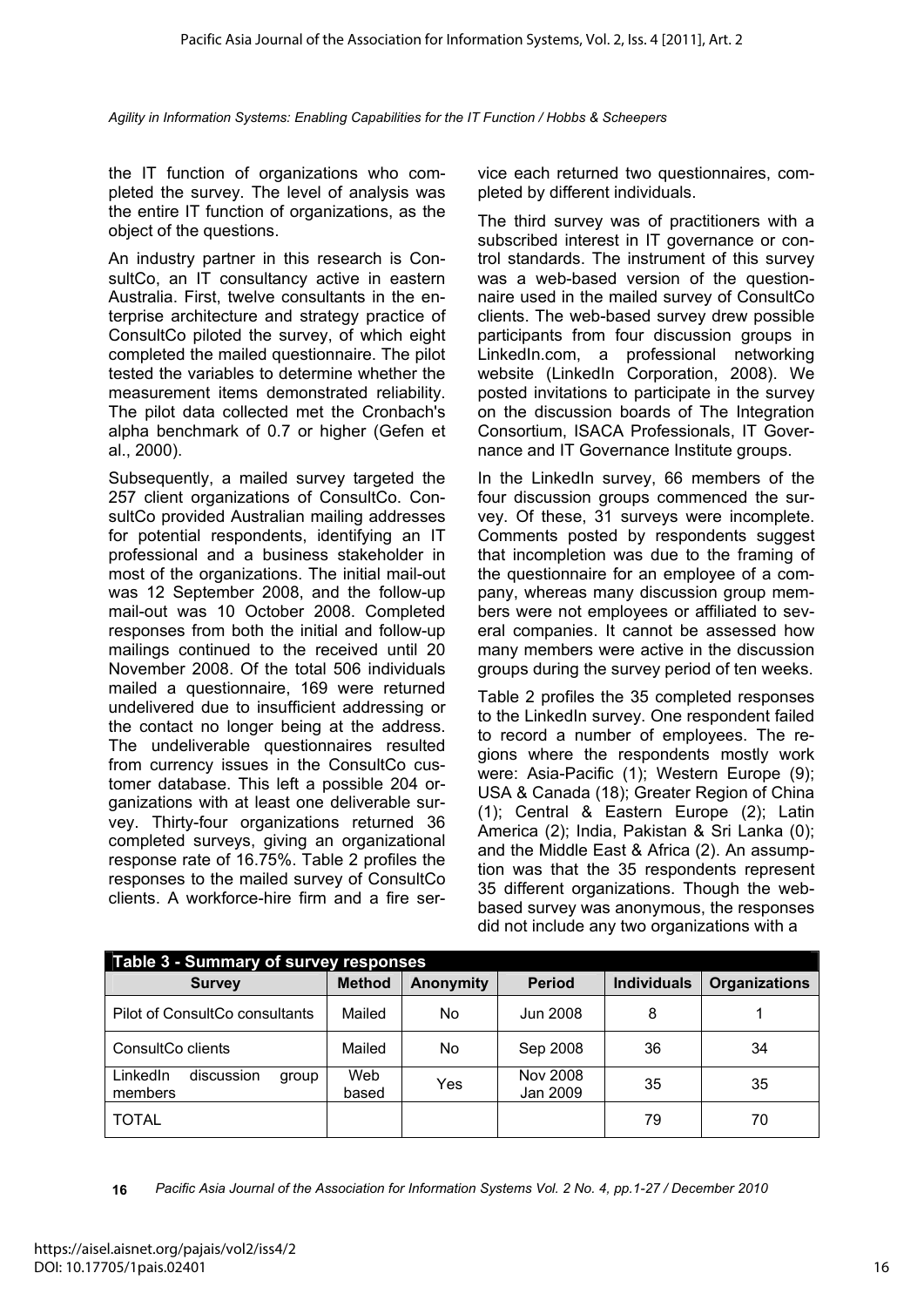| Table 4 - Construct validity and reliability |            |                              |                  |  |
|----------------------------------------------|------------|------------------------------|------------------|--|
| <b>Variable</b>                              | <b>AVE</b> | <b>Composite reliability</b> | Cronbach's alpha |  |
| <b>CONTRL</b>                                | 0.750      | 0.900                        | 0.833            |  |
| <b>D-OPTIONS</b>                             | 0.741      | 0.919                        | 0.883            |  |
| <b>INTELL</b>                                | 0.724      | 0.940                        | 0.923            |  |
| <b>ITBENEFIT</b>                             | 0.710      | 0.924                        | 0.898            |  |
| <b>POLICY</b>                                | 0.810      | 0.927                        | 0.882            |  |
| <b>POLINTCON</b>                             | 0.651      | 0.957                        | 0.951            |  |

similar region, industry sector and estimate of employees.

The ConsultCo client and LinkedIn surveys appear to sample the same population. Each variable of hypotheses H1 and H2 was subject to parametric and non-parametric tests for the two independent samples of the ConsultCo client respondents and the LinkedIn discussion group respondents (Table 3). The t-test and Mann-Whitney U-test tested respectively for parametric and non-parametric data. The independent tests for the two samples supported a claim that they represent the same underlying population of organizations.

A non-response bias was not evident. Testing for a non-response bias was amongst the mailed survey of 257 ConsultCo client organizations, as this survey had a known response rate of 16.75%. Accordingly, we identified from the 36 responses of the mailed survey two groups of nine. These two groups are the first and last quartile of responses based on their returned mail date. The two response quartiles for the variables of hypotheses H1 and H2 had no significant differences. The conclusion is that the respondents from the ConsultCo client organizations contained no bias between the early and late responders, and there is no trend to suggest that the non-respondents had a bias regarding the tested variables.

The reflective measures for each variable covary with one another. This indicates internal reliability of the measures to reflect the same phenomenon (Petter et al., 2007). All process maturity measures that constitute POLINT-CON displayed covariance when the 79 responses where plotted on a distribution chart.

The common movement for POLICY, INTELL and CONTRL had three inflexion points, where the first inflexion point was higher than the last on the maturity scale. The four frequency measures of D-OPTIONS also displayed common movement, with a high inflexion point in the first part of the frequency scale, followed by a longer tail. The five agreement measures of ITBENEFIT all had a high inflexion point in the second part of the agreement scale, preceded by a long tail.

### **Data analysis**

When a variable has multiple measures, the measurement items must demonstrate reliability and validity. Convergent reliability is the extent that all the measurement items for a given variable have consistent values (Gefen et al., 2000). A Cronbach's alpha of 0.7 is a benchmark for convergent reliability. A second measure is composite reliability and a recommended benchmark is 0.70 (Hulland, 1999). That the PLS path modeling exceeded these two benchmarks indicated strong convergent reliability (Table 4).

For measurement item's reliability, the loading of the measurement item to its respective variable should be 0.7 or more (Hulland, 1999). Table 5 shows the loadings of the measurement items had sufficient reliability, after rounding to a single decimal place.

Discriminant validity is the extent to which measurement items of a given variable differ from measurement items of other variables in the same structural model (Hulland 1999). The root of the average variance extracted (AVE) for each variable is in the italicized diagonal of the correlation matrix (Table 6) all show adequate discriminant validity. Discri-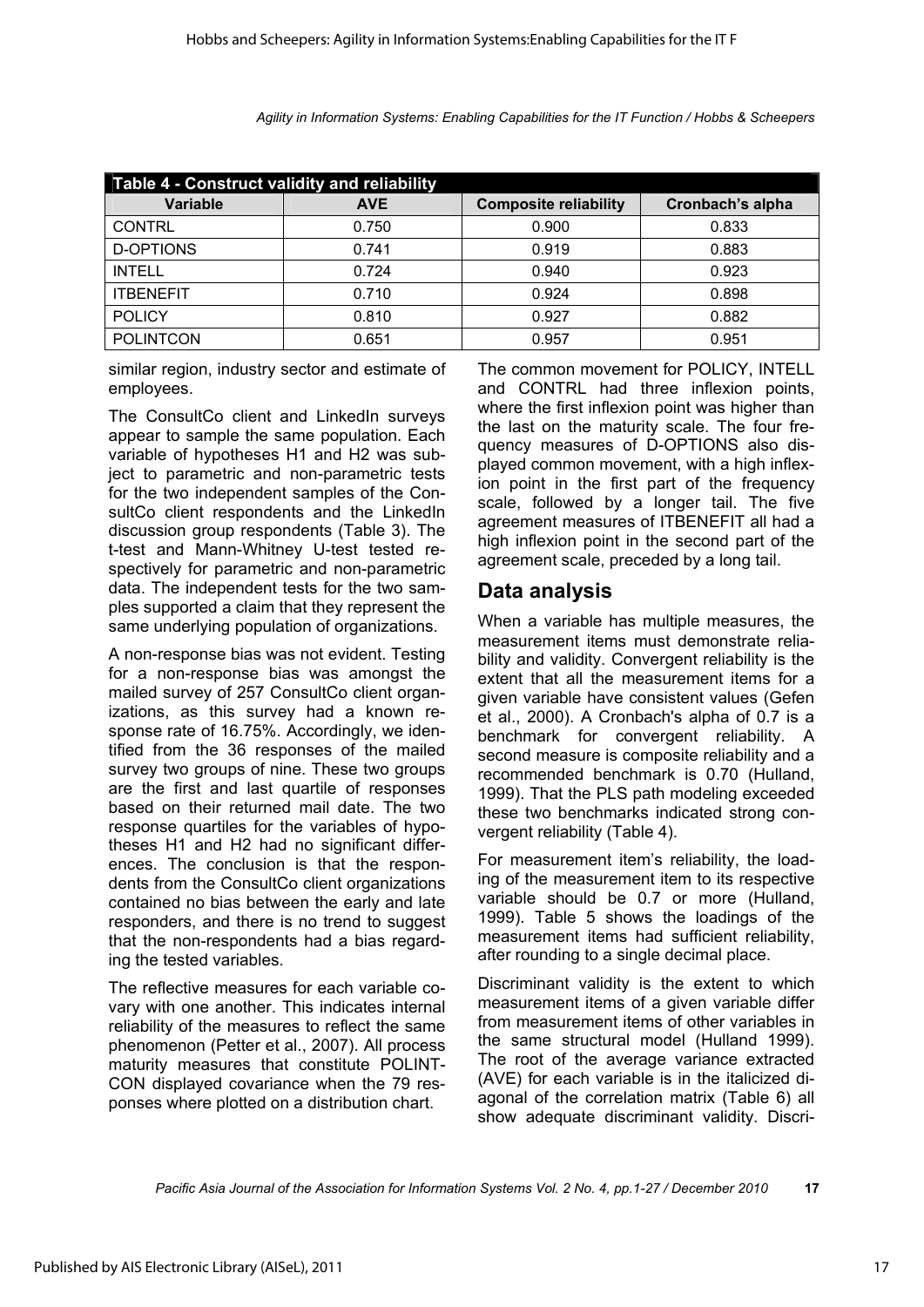minant validity was only required of the firstorder variables in any hierarchical construct (Wetzels et al., 2009).

The 79 cases had no missing values and Kolmogorov-Smirnov tests suggested imperfect but significant data normality (Hobbs,

2010). The software used was SmartPLS version 2.0.M3 (Ringle et al., 2005). The PLS algorithm used measurement standardization for the different ordinal scales in the reflective measures and a centroid-weighting scheme.

| Table 5 - Measurement model and standardized loadings |         |                                     |         |  |
|-------------------------------------------------------|---------|-------------------------------------|---------|--|
| <b>First order variables</b>                          | Loading | <b>Second order variables</b>       | Loading |  |
| $AGR24 \leftarrow ITBENEFIT$                          | 0.841   |                                     |         |  |
| $AGR25 \leftarrow ITBENEFIT$                          | 0.789   |                                     |         |  |
| $AGR26 \leftarrow ITBENEFIT$                          | 0.865   |                                     |         |  |
| $AGR27 \leftarrow ITBENEFIT$                          | 0.820   |                                     |         |  |
| $AGR28 \leftarrow ITBENEFIT$                          | 0.894   |                                     |         |  |
| $FRQ07 \leftarrow$ D-OPTIONS                          | 0.860   |                                     |         |  |
| $FRQ08 \leftarrow$ D-OPTIONS                          | 0.891   |                                     |         |  |
| $FRQ09 \leftarrow$ D-OPTIONS                          | 0.898   |                                     |         |  |
| $FRQ10 \leftarrow$ D-OPTIONS                          | 0.790   |                                     |         |  |
| $MAT34 \leftarrow INTELL$                             | 0.890   | $MAT34 \leftarrow \text{POLINTCON}$ | 0.858   |  |
| $MAT35 \leftarrow INTELL$                             | 0.907   | $MAT35 \leftarrow \text{POLINTCON}$ | 0.855   |  |
| $MAT36 \leftarrow INTEL$                              | 0.863   | $MAT36 \leftarrow \text{POLINTCON}$ | 0.877   |  |
| $MAT37 \leftarrow \text{POLICY}$                      | 0.906   | $MAT37 \leftarrow \text{POLINTCON}$ | 0.813   |  |
| $MAT38 \leftarrow POLICY$                             | 0.893   | $MAT38 \leftarrow \text{POLINTCON}$ | 0.826   |  |
| $MAT39 \leftarrow POLICY$                             | 0.901   | $MAT39 \leftarrow \text{POLINTCON}$ | 0.821   |  |
| $MAT40 \leftarrow INTELL$                             | 0.781   | $MAT40 \leftarrow \text{POLINTCON}$ | 0.765   |  |
| $MAT43 \leftarrow INTELL$                             | 0.846   | $MAT43 \leftarrow \text{POLINTCON}$ | 0.822   |  |
| $MAT44 \leftarrow INTEL$                              | 0.804   | $MAT44 \leftarrow \text{POLINTCON}$ | 0.791   |  |
| $MAT45 \leftarrow$ CONTRL                             | 0.829   | $MAT45 \leftarrow \text{POLINTCON}$ | 0.825   |  |
| $MAT46 \leftarrow CONTRL$                             | 0.899   | $MAT46 \leftarrow \text{POLINTCON}$ | 0.723   |  |
| $MAT47 \leftarrow CONTRL$                             | 0.868   | $MAT47 \leftarrow \text{POLINTCON}$ | 0.673   |  |

| <b>Table 6 - Correlation matrix</b> |               |                  |               |                  |               |
|-------------------------------------|---------------|------------------|---------------|------------------|---------------|
|                                     | <b>CONTRL</b> | <b>D-OPTIONS</b> | <b>INTELL</b> | <b>ITBENEFIT</b> | <b>POLICY</b> |
| <b>CONTRL</b>                       | 0.866         |                  |               |                  |               |
| <b>D-OPTIONS</b>                    | 0.641         | 0.861            |               |                  |               |
| <b>INTELL</b>                       | 0.781         | 0.722            | 0.851         |                  |               |
| <b>ITBENEFIT</b>                    | 0.615         | 0.607            | 0.644         | 0.843            |               |
| <b>POLICY</b>                       | 0.686         | 0.593            | 0.850         | 0.542            | 0.900         |

**<sup>18</sup>** *Pacific Asia Journal of the Association for Information Systems Vol. 2 No. 4, pp.1-27 / December 2010*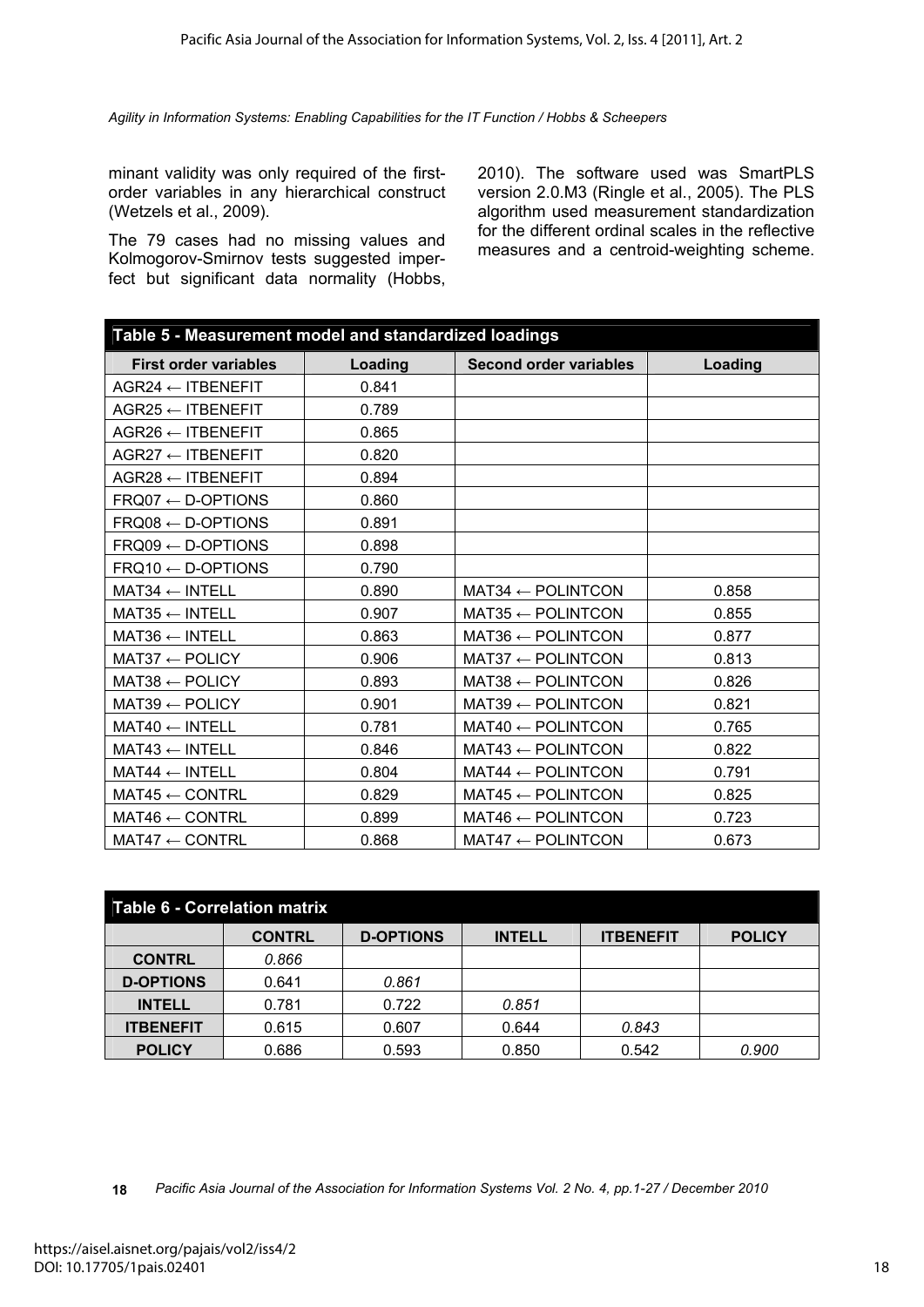

*Agility in Information Systems: Enabling Capabilities for the IT Function / Hobbs & Scheepers* 

# **Findings**

The primary purpose of the quantitative data analysis was theory testing. The use of PLS path modeling is valid for this purpose (Marcoulides and Saunders, 2006). All completed responses (n=79) from the mailed and webbased surveys were utilized in the modeling to provide the maximum opportunity for falsification.

The PLS path modeling in Figure 4 showed a positive correlation between POLINTCON and D-OPTIONS (ß=0.718, t=13.554, p<0.01) and did not falsify the H1 hypothesis. Similarly, the positive correlation between D-OPTIONS and ITBENEFIT (ß=0.607,  $t=11.690$ ,  $p<0.01$ ) did not falsify the H2 hypothesis. Significance testing used a bootstrap procedure with 2000 samples of the 79 responses. The two-tailed, t-values of measurement item weights and the variable correlations were all significant at  $p < 0.01$  for Type I errors.

The PLS path modeling achieved a statistical power in excess of 0.80, considered by most researchers as acceptable to reject a false null hypothesis (Type II errors). The claim was based on the loadings of measurement items rounding to 0.7 or greater (Table 5) and path correlations between constructs were 0.6 or greater (Figure 4). These large effect sizes require a sample size of 23 to achieve a power of 0.80, as determined in Marcoulides and Saunders (2006). The sample size of 79 used was more than sufficient to claim an acceptable level of statistical power.

Testing of hypotheses H1a, H1b and H1c unbundled the POLINTCON construct into a two-order hierarchical construct. Wetzel et al. (2009) recommend for hierarchical constructs the repeated use of each measurement item in each order of the construct. Thus, the three reflective measures for POLICY, the six measures of INTELL and three measures of CONTRL, in the first-order of the hierarchical construct, were again linked as twelve reflec-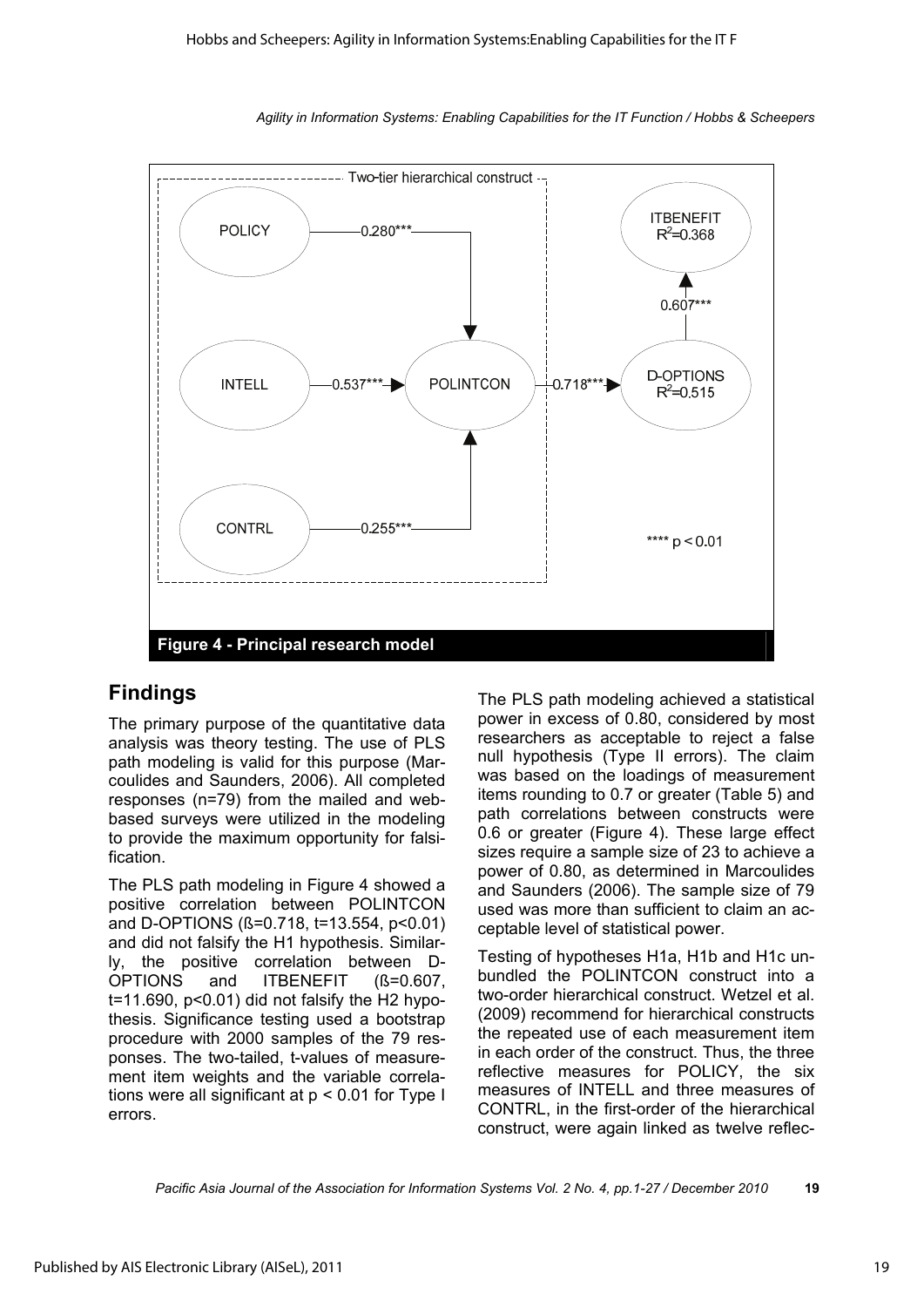tive measures of the second-order for PO-LINTCON (Table 5). Wetzel et al. (2009) guide the deriving of the indirect effects of a first-order exogenous variable on an endogenous variable. From Figure 4, the indirect effects of the first-order exogenous variables on D-OPTIONS calculated as:

- POLICY→POLINTCON (ß=0.280) and POLINTCON→D-OPTIONS (ß=0.718) having the product 0.201;
- INTELL→POLINTCON (ß=0.537) and POLINTCON→D-OPTIONS (ß=0.718) having the product 0.386;
- CONTRL→POLINTCON (ß=0.255) and POLINTCON→D-OPTIONS (ß=0.718) having the product 0.183.

The hierarchical construct reveals the relative contribution of POLICY, INTELL and CONTRL to enable agility in existing information systems. From the IS practice perspective, the IT function of a large organization should look first to the Strategy and Enterprise Architecture office, where Intelligence is typically housed, to see where more than half the capability for enabling agility is determined. Following that, attention can fall on the steering committees and application management offices, which respectively house Policy and Control, and share the remaining half of the agility capability.

### **Improvement over existing practice**

A purpose of this research was to consider both the IS theoretical and practical perspectives that inform the enablement of agility. We identified maturity objectives for the IT function based in existing practice and informed by cybernetic principles. PLS path modeling found the existing COBIT objectives linked

the goal Creating IT agility (Table 7) had a weaker determination for agility outcomes (D-OPTIONS, R2=0.379) than the research model that used POLINTCON as an exogenous variable (Figure 4, D-OPTIONS, R2=0.515). Both models displayed high statistical power and significance, strong convergent reliability, strong discriminant validity and item reliability for each measurement.

Informed by the meta-system processes of the VSM and concepts from the IS literature, this research identified additional COBIT objectives and derived new objectives, which determined more than half of the variance of agility amongst the survey responses. This suggested the meta-level cybernetic theory, applied to the IT function, better correlates with reported agility outcomes than the existing COBIT objectives do on their own.

What are missing in the COBIT framework are objectives to create agility that relate to the Policy-Intelligence-Control structure of the IT function (POLINTCON). This research created three new objectives (Table 8) and recognized eight existing COBIT objectives (Table 9) not previously linked to agility. A research recommendation is future versions of industry 'best practices' that address IT agility include both sets of objectives.

One could argue that adding control objectives to the existing COBIT-based model was an obvious improvement. The questions then become whether the additional objectives are necessary and sufficient, and how can this be justified theoretically? Using the VSM in this research offers a pathway to answer these fundamental questions and points towards a more comprehensive and defensible theory on agility.

| Table 5 - Existing objectives linked to Creating IT agility |                   |  |  |
|-------------------------------------------------------------|-------------------|--|--|
| Define IT processes, organization & relationships           | PO <sub>4</sub>   |  |  |
| To manage IT human resources                                | PO <sub>7</sub>   |  |  |
| To acquire and maintain technology infrastructure           | A <sub>13</sub>   |  |  |
| <b>Integrity Management</b>                                 | PO <sub>2.4</sub> |  |  |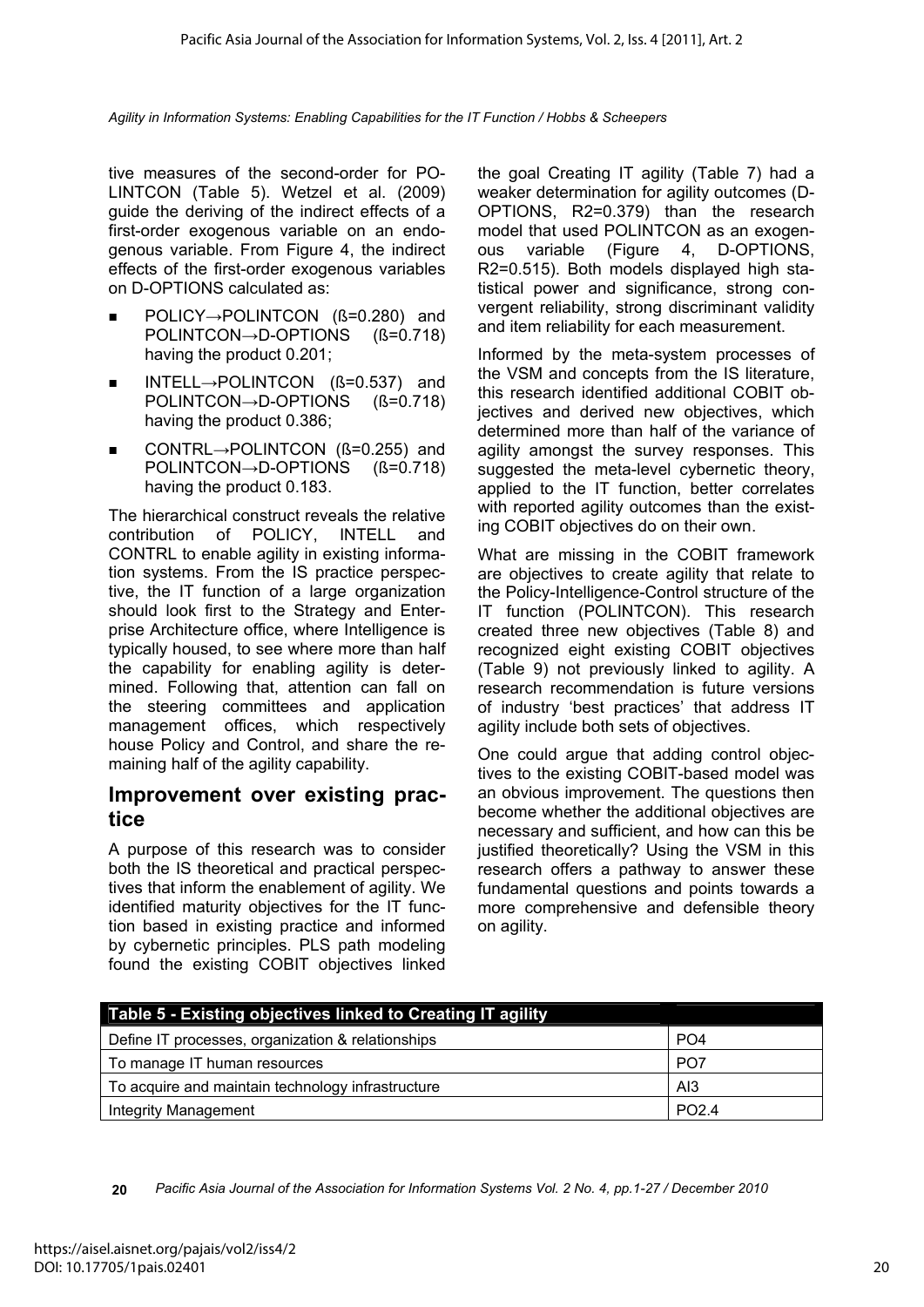| Table 6 - New objectives to be linked to Creating IT agility |  |  |
|--------------------------------------------------------------|--|--|
|                                                              |  |  |

Define high-level designs for forecasted business initiatives

Implement configurable software for forecasted business initiatives

Assess unexpected operational consequences to forecast business initiatives

| Table 7 - Existing COBIT control objectives not yet linked to Creating IT agility |                   |  |  |
|-----------------------------------------------------------------------------------|-------------------|--|--|
| IT policies management                                                            | PO6.3             |  |  |
| Define the IT relationships                                                       | PO4.15            |  |  |
| Define a strategic IT plan                                                        | PO <sub>1.4</sub> |  |  |
| Monitoring future trends and regulations                                          | PO3.3             |  |  |
| Technological direction planning                                                  | PO3.1             |  |  |
| Acquire and maintain application software                                         | AI2               |  |  |
| Monitoring and reporting of service levels                                        | <b>DS1.5</b>      |  |  |
| Reporting and trend analysis                                                      | <b>DS8.5</b>      |  |  |

# **Generalization of findings**

We believe the research finding is transferable to other settings beyond the survey samples. Additional PLS path modeling used only data from the 34 client organizations of ConsultCo to determine transferability. This subset of data collected had fully identified respondents to measure their representativeness to a target population of large enterprises in OECD member countries.

The transferability modeling did not include the 35 international companies from LinkedIn discussion group members, as the webbased survey was anonymous and the attributes of the respondents are unverifiable from the public knowledge of their organizations. Similarly, three responses from the mailed survey of ConsultCo clients were not included in the transferability profile. In one case, the respondent removed the identifier from the questionnaire; and in two cases, they were the second response from an organization. Further, the eight responses from the pilot of ConsultCo consultants were not included so not to over represent the IT consultancy.

The results of the PLS path modeling for transferability (n=34) was comparable with that of the principal research modeling (n=79). The positive path coefficient between PO-LINTCON and D-OPTIONS are consistent

(ß=0.734, p<0.01 cf. Figure 4, ß=0.718, p<0.01). Similarly, the positive path coefficient between D-OPTIONS and ITBENEFIT are consistent between the two models (ß=0.602, p<0.01 cf. Figure 4, ß=0.607, p<0.01). The transferability modeling displayed high statistical power and significance, strong convergent validity, adequate discriminant validity and item reliability for each measurement.

Consequently, the 33 client organizations were classified into Australian Bureau of Statistics' industry sectors, and compared against each sector's contribution to Australian GDP in 2005-2006 (Australian Bureau of Statistics, 2008). The incidence of industry sectors in the sample of ConsultCo client organizations was mostly comparable to the contribution of those sectors to the total Australian economy, within five percentage points. The exception was an over-representation of the electricity, gas and water supply, and an under-representation of the construction and wholesale trade sectors.

The sectoral composition of Australian industry is mostly representative of other OECD countries, with only the government, health, education and other personal services sector differing by more the five-percentage points from the USA. Our inference that the findings of this research are transferable to large en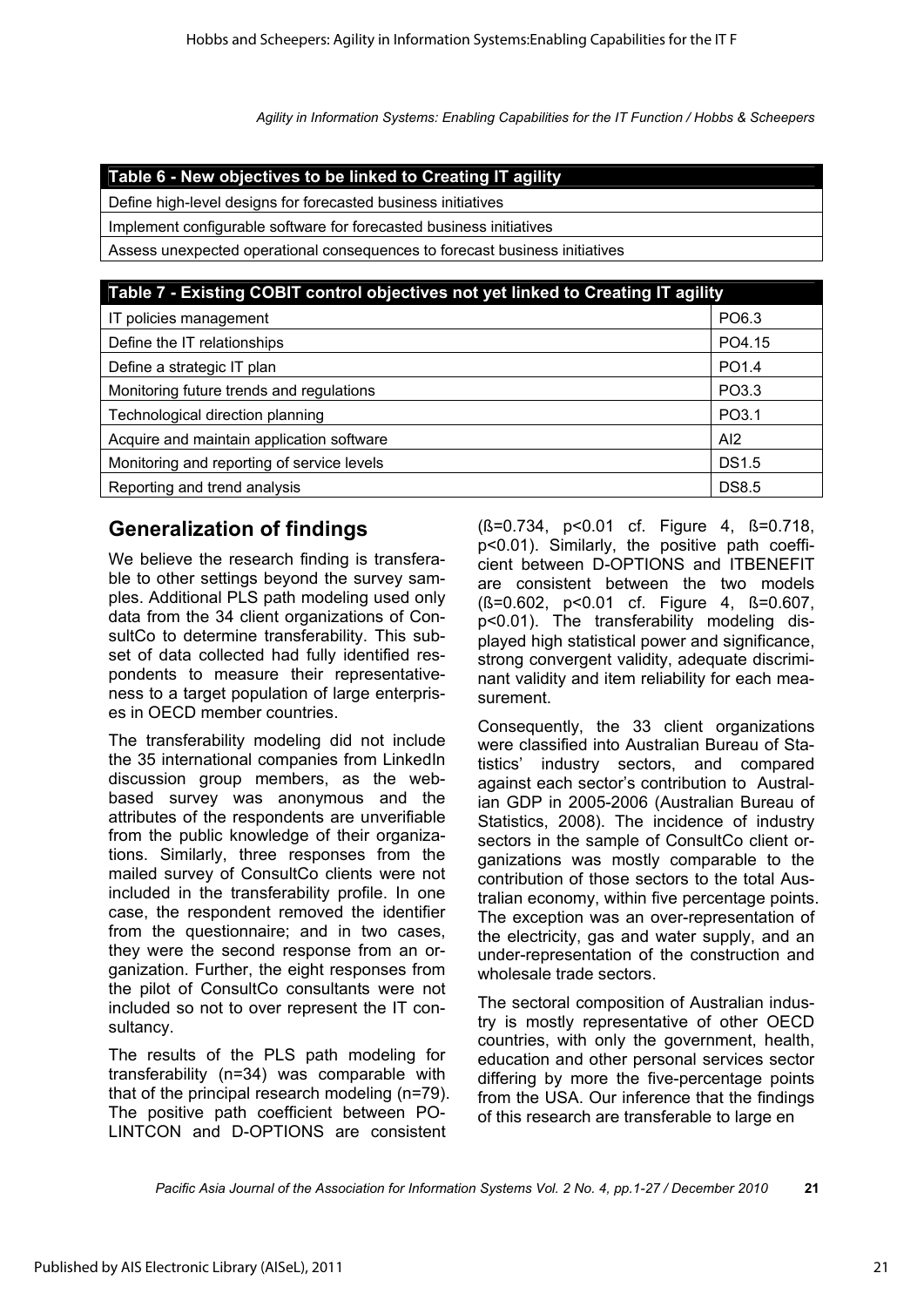| Table 8 - Correlations adjusted for CMV |                    |                               |                             |  |  |
|-----------------------------------------|--------------------|-------------------------------|-----------------------------|--|--|
| Independent variable                    | Dependent variable | <b>Unadjusted correlation</b> | <b>Adjusted correlation</b> |  |  |
| POLINTCON                               | D-OPTIONS          | 0.718                         | 0.666                       |  |  |
| D-OPTIONS                               | <b>ITBENEFIT</b>   | 0.607                         | 0.534                       |  |  |

terprises was borne by the sample of the ConsultCo client organizations being representative of the population of Australian organizations, and that Australian organizations are representative of other OECD countries.

### **Limitations**

As with most Likert-type survey research, it is possible that common method variance (CMV) inflated the correlation found among the variables. Malhotra et al (2006) recommend the marker variable technique for assessing CMV as effective for IS research. The questionnaire included an item that asked how frequently does your company "Have escalations or unresolved issues due to lack of, or insufficient responsibility for, assignments?" This measurement item met the post hoc analysis criteria for a marker variable by having the smallest positive correlation with an endogenous variable (Malhotra et al., 2006).

The marker variable had a correlation with D-OPTIONS of 0.156. Table 10 shows the correlations between variables of hypotheses H1 and H2 adjusted by the CMV estimate. The adjusted correlations suggest that CMV may be present in the survey responses but only accounts for a small reduction from the uncorrected correlations. The adjusted t-values of the correlations remain significant at p < 0.01.

A second limitation might arise from the overrepresentation of the clients of ConsultCo when generalizing the findings to other organizations. It is arguable that those organizations that engage an IT consultancy may be less internally capable of agility, and therefore over-represents poor process maturity or poorly realized IT-dependent strategic benefits.

A research limitation was the reliance on COBIT as a representative industry framework for the IS practice perspective on agility. COBIT has widespread adoption (Ridley et al., 2004) and an explicit goal to Create IT agility (IT Governance Institute, 2007). The alternative frameworks of ITIL and TOGAF are not explicit in creating agility and less suitable as a practice perspective for this research.

### **Conclusion**

This research contrasted the agility perspective from a widely used industry framework with research perspectives on agility in the IS literature. This research suggested Beer's Viable System Model was a useful meta-level theory to house agility elements from IS research literature, and apply VSM principles to identify the structure required of the IT function. By means of a survey of 70 organizations, this research confirmed that the metalevel theory better correlates with reported agility measures than existing practice measures do on their own. An agility-capability model was the product of this research (Figure 5).

The leftmost box of the agility-capability model contains the structure of the IT function necessary to produce agility activities. Informed by the VSM meta-system Policy sets the overall goals of the information systems, Intelligence looks outside the existing systems and to the future, and Control focuses on the existing systems now. A set of IT processes, drawn mostly from COBIT control objectives, reflect the agility capabilities of the IT functions.

The centre column of the agility-capability model has agility activities gleaned from the IS theoretical literature, and includes the concept of digital options. Digital options are rights to future IT configurations made by an initial IT investment without an obligation for full investment (Sambamurthy et al., 2003).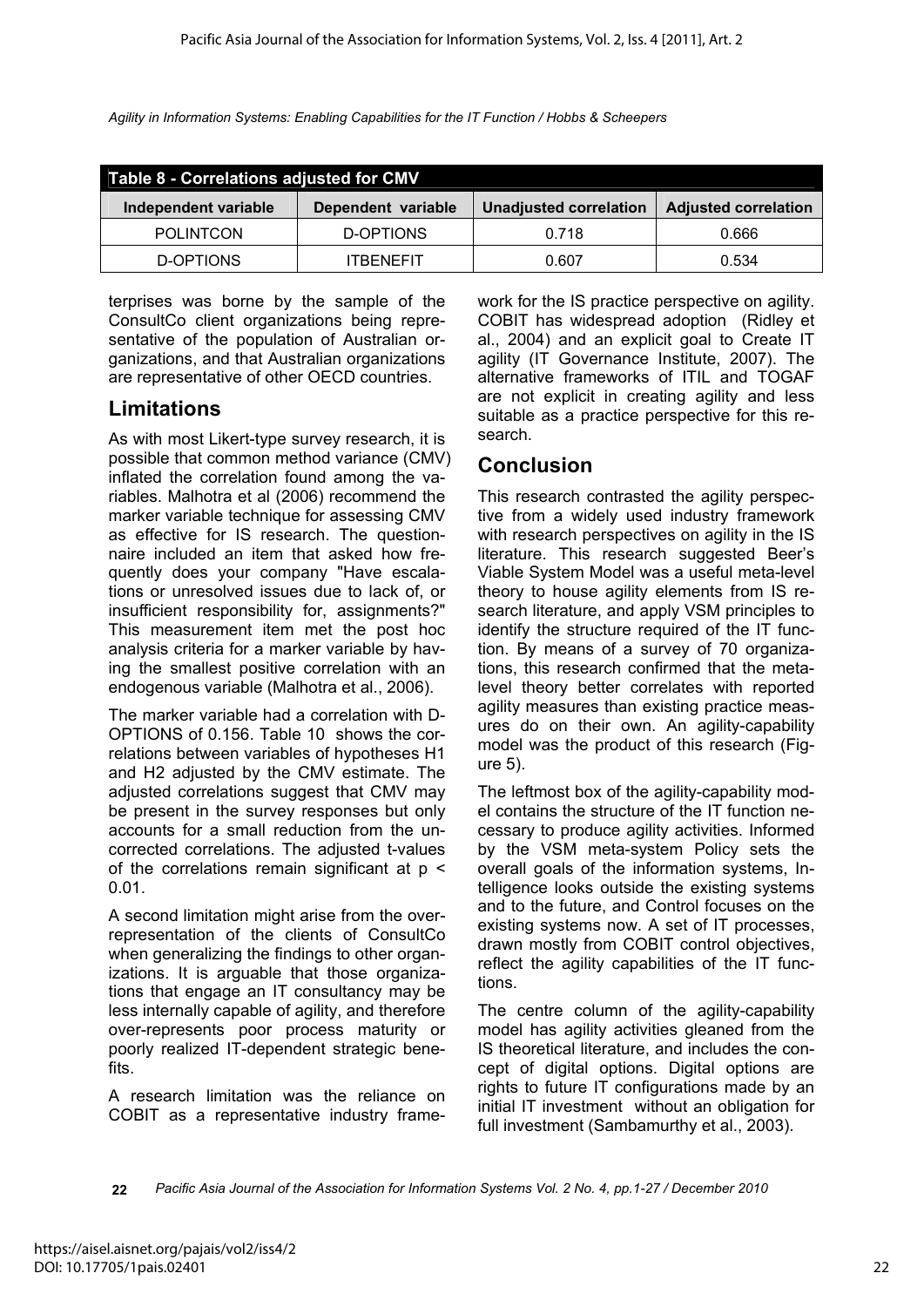

The Policy, Intelligence and Control structure of the IT function links to the agility activities.

The rightmost box of agility-capability model of Figure 5 shows the outcomes from the agility activities. The occurrence of exercisable digital options reflects the agility outcomes. These events are prior initial IT investments for forecasted business initiatives completed to various stages in the systems development life cycle, and afford a head start to delivering an adaptation to existing information systems

once a forecasted business initiative arrives. The initial IT investments is a head start on the full IT investment, and allows an agile adaptation faster than conventional planning cycles, where full IT investments commences when the request for a business initiative is received.

The agility-capability model of Figure 5 is theory that explains and predicts. The prescribed IT function subsystems are a large determinant of the agility outcomes (Figure 4,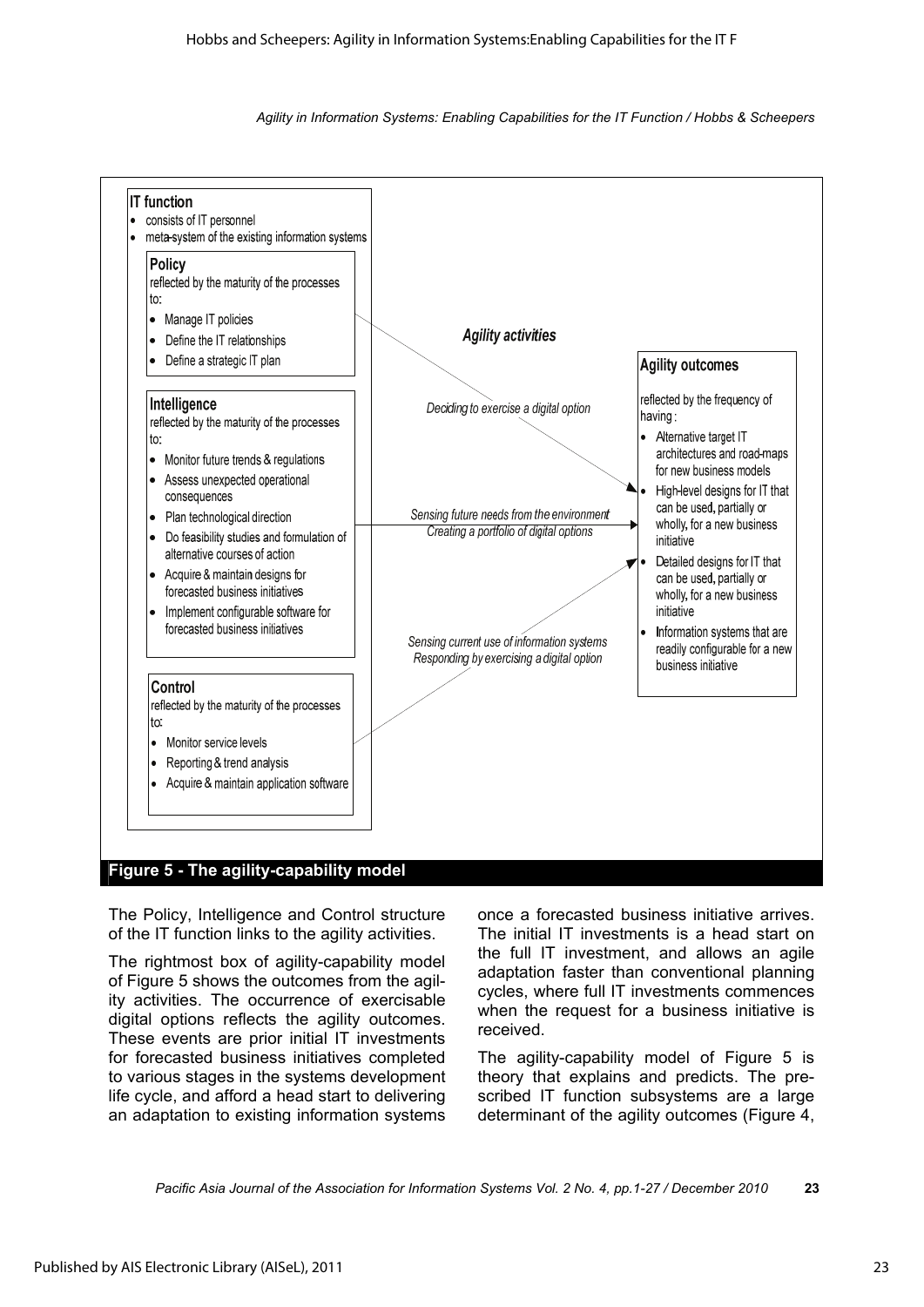D-OPTIONS, R2=0.515). Intelligence, which is often associated with the strategy & enterprise architecture office, contributes more than half of the IT function determination of agility. Policy and Control share the remaining determination of agility by the IT function, and are respectively associated with steering committees and application management offices.

The agility-capability model also addresses of the basic model for agility identified in existing IS research, which does not to extend to theories of explaining and predicting or theories of design and action. The model prescribes IT function activities to sense future needs from the environment, sense current use of information systems, create a portfolio of digital options and decide to exercise a digital option.

This research fills gaps identified in IS literature. Fink and Neumann (2007) suggest future research to identify the mechanisms underlying shared IT personnel and IT infrastructure capabilities that afford agility. The theory of explanation and prediction for agility in information systems, extended by this research, identifies the VSM as a plausible mechanism. Recognition of this IS research gap is echoed by Sambamurthy et al. (2007), who state the internal mechanisms for deploying and utilizing IT resources to enable organizational agility remains under-researched.

We demonstrated in this research that the IS theoretical and practice perspectives on agility are reconcilable through cybernetics. The cybernetic framework complemented the model of agility from the existing IS theoretical perspectives. The VSM application provided a testable theory of agility that explains and predicts (Gregor, 2006), which was missing from the IS theoretical perspectives, and required to inform IS practice to plan and action agility. Gartner Research (Plummer and McCoy, 2006) states enterprises must learn how to measure agility and make investments to improve their capability, and predicts best practices for agility will emerge through to 2011. A contribution of this research is to meet this IS practitioner need.

### **Acknowledgements**

The authors wish to acknowledge Oakton, an Australian technology and business consulting company, as the industry partner of this research. We particularly thank James Watson of Oakton for his continued support as the demands for this research evolved. This research was supported under Australian Research Council's Linkage Projects funding scheme (project LP0561936). The views expressed herein are those of the authors and are not necessarily those of the Australian Research Council. George Hobbs is especially thankful for the encouragement given during his doctoral candidature by his wife, Donna.

### **References**

- Agarwal, R. and V. Sambamurthy (2002) "Principles and models for organizing the IT function," *MIS Quarterly Executive* (1) 1, pp. 1-16.
- Andrade, L. F. and J. L. Fladeiro (2002) "Agility through coordination," *Information Systems* (27) 6, pp. 411-424.
- Ashby, W. R. (1956) *An Introduction to Cybernetics*. London: Chapman & Hall.
- Australian Bureau of Statistics. (2008) *2008 Australia at a glance*. Commonwealth of Australia ISSN 1031-0541.
- Beer, S. (1979) *The Heart of Enterprise*. Chichester: Wiley.
- Beer, S. (1984) "The Viable System Model: Its Provenance, Development, Methodology and Pathology," *The Journal of the Operational Research Society* (35) 1, pp. 7-25.
- Berente, N. (2005) ERP and Innovation in Schumpeterian Market Dynamics, in *AMCIS 2005 Proceedings*.
- Börjesson, A., F. Martinsson, and M. Timmeras (2006) "Agile improvement practices in software organizations," *European Journal of Information Systems* (15) 2, pp. 169-182.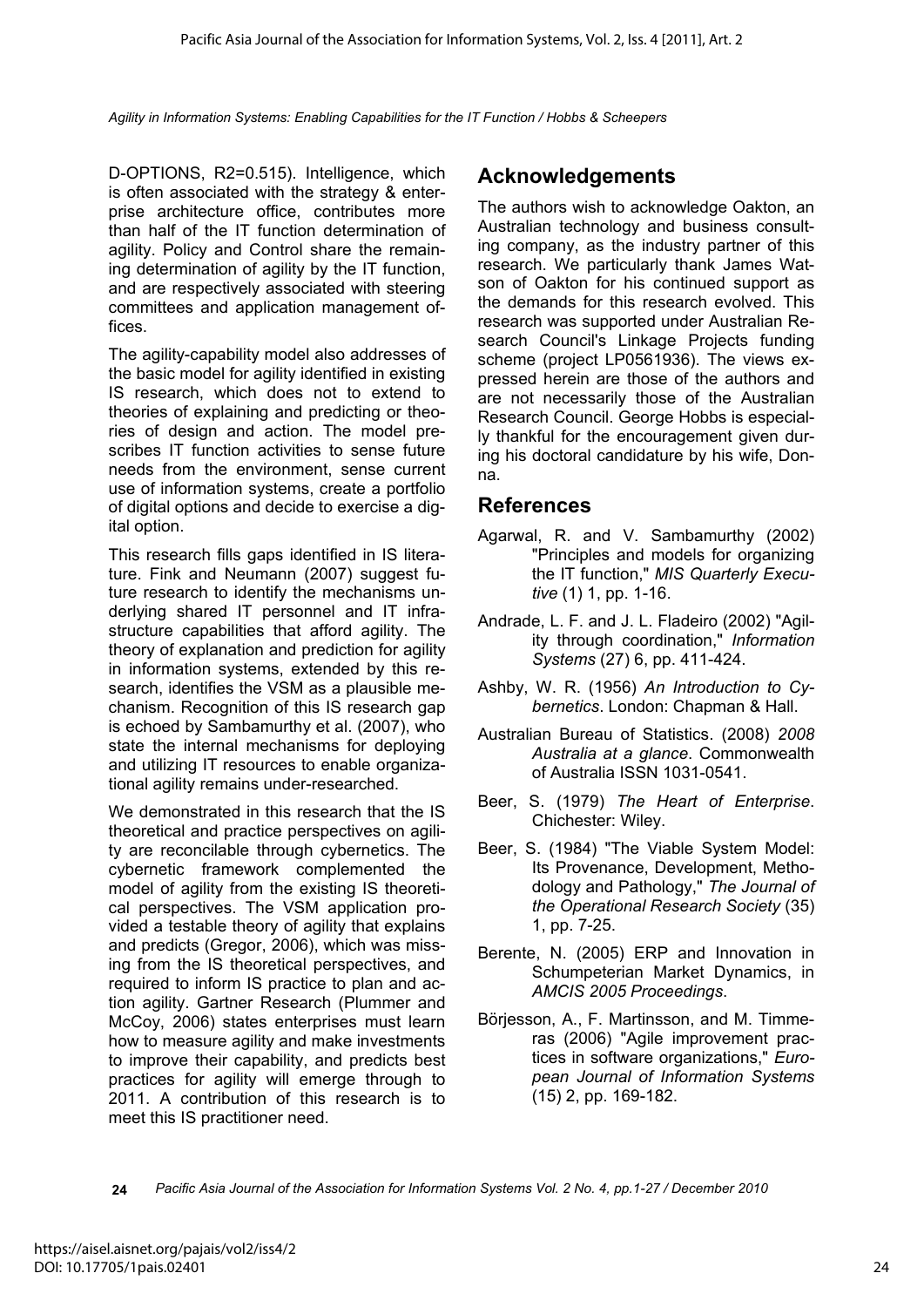- Conant, R. C. and W. R. Ashby (1970) "Every good regulator of a system must be a model of that system," *International Journal of Systems Science* (1) 2, pp. 89-97.
- Cornford, T., W. Venters, and Y. Zheng (2007) Agility, Improvisation, or Enacted Emergence, in *ICIS 2007 Proceedings*.
- Desouza, K. C. (2006) *Agile Information Systems: Conceptualization, Construction, and Management*. Oxford: Butterworth Heinemann.
- Fink, L. and S. Neumann (2007) "Gaining Agility through IT Personnel Capabilities: The Mediating Role of IT Infrastructure Capabilities," *Journal of the Association for Information Systems* (8) 8, pp. 440-462.
- Fitzgerald, B., G. Hartnett, and K. Conboy (2006) "Customising agile methods to software practices at Intel Shannon," *European Journal of Information Systems* (15) 2, pp. 200-213.
- Galliers, R. D. (2006) Strategizing for Agility: Confronting Information Systems Inflexibility, in K. C. Desouza (Ed.) *Agile Information Systems: Conceptualization, Construction, and Management*, Oxford: Butterworth Heinemann.
- Gefen, D., D. W. Straub, and M.-C. Boudreau (2000) "Structural Equation Modeling and Regression: Guidelines for Research Practice," *Communications of the Association for Information Systems* (4) 7, pp. 1-79.
- Goethals, F. G., M. Snoeck, W. Lemahieu, and J. Vandenbulcke (2006) "Management and enterprise architecture click: The FAD(E)E Framework," *Information Systems Frontiers* (8) 2, pp. 67-79.
- Gregor, S. (2006) "The nature of theory in information systems," *MIS Quarterly* (30) 3, pp. 611-642.
- Haslett, T. and R. Sarah (2006) "Using the viable systems model to structure a

system dynamics mapping and modeling project for the Australian Taxation Office," *Systemic Practice and Action Research* (19) 3, pp. 273-290.

- Henderson, J. and N. Venkatraman (1993) "Strategic Alignment: Leveraging Information Technology for Transforming Organizations," *IBM Systems Journal* (32) 1, pp. 4-16.
- Hobbs, G. A. (2010) Enabling agility in existing information systems: A capability structure for the IT function. PhD thesis, The University of Melbourne.
- Holmqvist, M. and K. Pessi (2006) "Agility through scenario development and continuous implementation: a global aftermarket logistics case," *European Journal of Information Systems* (15) 2, pp. 146-158.
- Hulland, J. (1999) "Use of Partial Least Squares (PLS) in Strategic Management Research: A Review of Four Recent Studies," *Strategic Management Journal* (20) 2, pp. 195-204.
- Humphrey, W. S. (1987) *Characterizing the software process: a maturity framework*. Software Engineering Institute Carnegie Mellon University CMU/SEI-87-TR-11.
- IT Governance Institute. (2007) *COBIT 4.1: Framework, Control Objectives, Management Guidelines, Maturity Models*. IT Governance Institute.
- LinkedIn Corporation (2008) "LinkedIn Groups," LinkedIn Corporation, http://www.linkedin.com/ (13 January, 2008).
- Luftman, J. and E. McLean (2004) "Key Issues for IT Executives," *MIS Quarterly Executive* (3) 2, pp. 89-104.
- Lyytinen, K. and G. M. Rose (2006) "Information system development agility as organizational learning," *European Journal of Information Systems* (15) 2, pp. 183-199.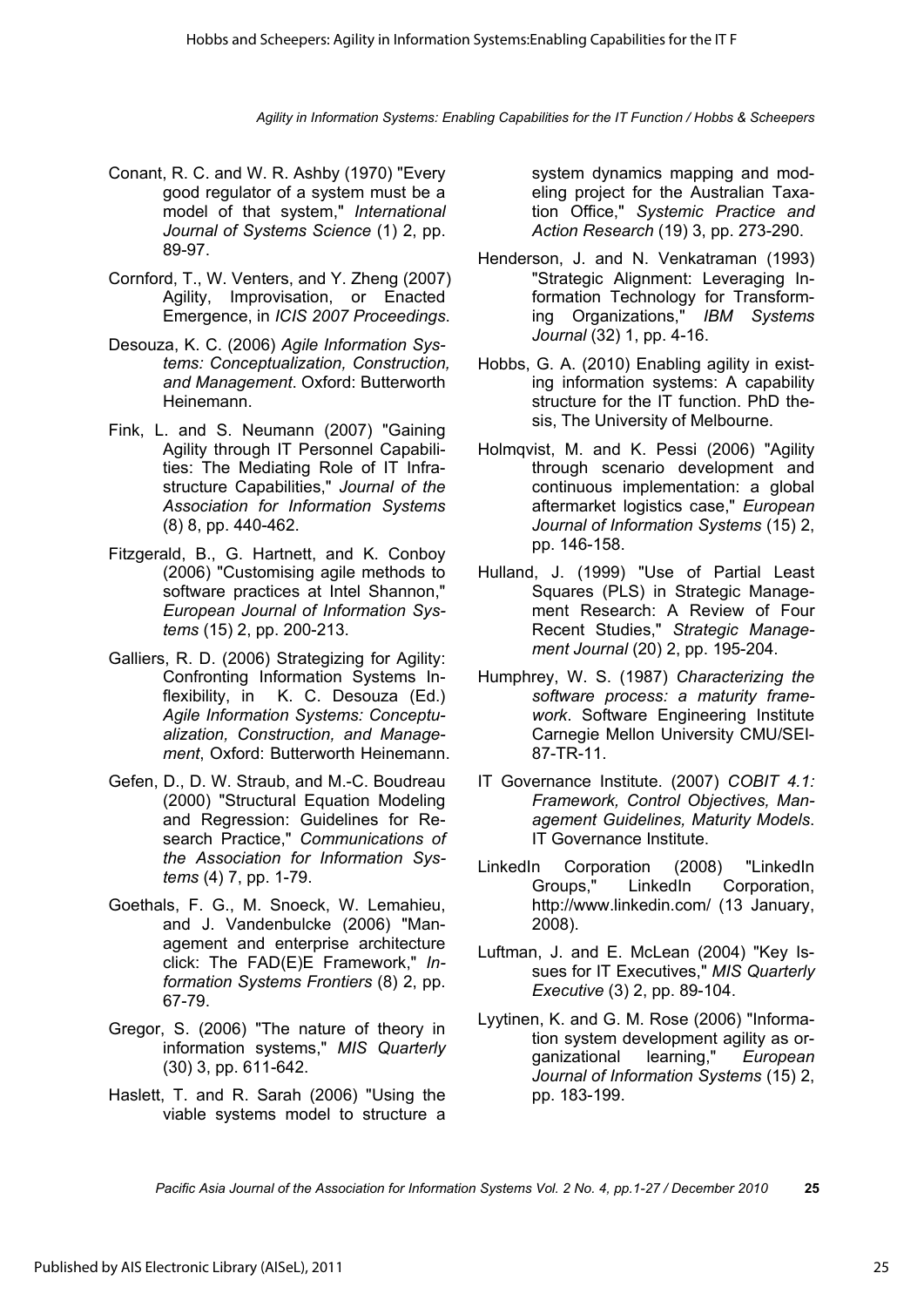- Malhotra, N. K., S. S. Kim, and A. Patil (2006) "Common Method Variance in IS Research: A Comparison of Alternative Approaches and a Reanalysis of Past Research," *Management Science* (52) 12, pp. 1865-1883.
- Marcoulides, G. A. and C. Saunders (2006) "PLS: A Silver Bullet?," *MIS Quarterly* (30) 2, pp. iii-ix.
- Markus, M. (2000) "Paradigm Shifts-E-Business and Business/Systems Integration," *Communications of the Association for Information Systems* (4) 10, pp. 1-44.
- Mathiassen, L. and J. Pries-Heje (2006) "Business agility and diffusion of information technology," *European Journal of Information Systems* (15) 2, pp. 116-119.
- Mirani, R. and A. L. Lederer (1998) "An Instrument for Assessing the Organizational Benefits of IS Projects," *Decision Sciences* (29) 4, pp. 803-838.
- Newman, D. and D. Logan. (2006a) *Achieving Agility: How Enterprise Information Management Overcomes Information Silos*. Gartner Research G00137817.
- Newman, D. and D. Logan. (2006b) *Achieving Agility: How Enterprise Information Management Overcomes Information Silos*. Gartner G00137817.
- Otto, B., K. Wende, A. Schmidt, and P. Osl (2007) Towards a Framework for Corporate Data Quality Management, in *ACIS 2007 Proceedings*. Toowoomba.
- Overby, E., A. Bharadwaj, and V. Sambamurthy (2006) "Enterprise agility and the enabling role of information technology," *European Journal of Information Systems* (15) 2, pp. 120-131.
- Patten, K., B. Whitworth, J. Fjermestad, and E. Mahinda. (2005) Leading IT flexibility: anticipation, agility and adaptability. *Eleventh Americas Conference on Information Systems, Omaha, Nebraska, 2005*, pp. 11-14.
- Peppard, J. and J. Ward (2004) "Beyond strategic information systems: towards an IS capability," *Journal of Strategic Information Systems* (13) 2, pp. 167- 194.
- Petter, S., D. Straub, and A. Rai (2007) "Specifying Formative Constructs in Information Systems Research," *MIS Quarterly* (31) 4, pp. 623-656.
- Plummer, D. C. and D. W. McCoy. (2006) *Achieving Agility: Defining Agility in an IT Context*. Gartner Research G00137819.
- Raschke, R. L. and J. S. David (2005) Business Process Agility, in *AMCIS 2005 Proceedings*.
- Ridley, G., J. Young, and P. Carroll. (2004) COBIT and its utilization: a framework from the literature. *37th Annual Hawaii International Conference on System Sciences, 2004*, pp. 8.
- Ringle, C. M., S. Wende, and A. Will (2005) SmartPLS, 2.0 (beta) edition. Hamburg, Germany: University of Hamburg.
- Sambamurthy, V., A. Bharadwaj, and V. Grover (2003) "Shaping Agility through Digital Options: Reconceptualizing the Role of Information Technology in Contemporary Firms," *MIS Quarterly* (27) 2, pp. 237-263.
- Sambamurthy, V., K.-K. Wei, K. Lim, and D. Lee (2007) IT-Enabled Organizational Agility and Firms' Sustainable Competitive Advantage, in *ICIS 2007 Proceedings*.
- Schwaninger, M. (2006) "Design for viable organizations: the diagnostic power of the viable system model," *Kybernetes* (35) 7-8, pp. 955-966.
- Seo, D., K. Desouza, and J. Erickson (2006) Opening up the Black-Box: Information Systems and Organizational Agility, in *AMCIS 2006 Proceedings*.
- Seo, D. B. and A. I. La Paz (2008) "Exploring the dark side of IS in achieving orga-